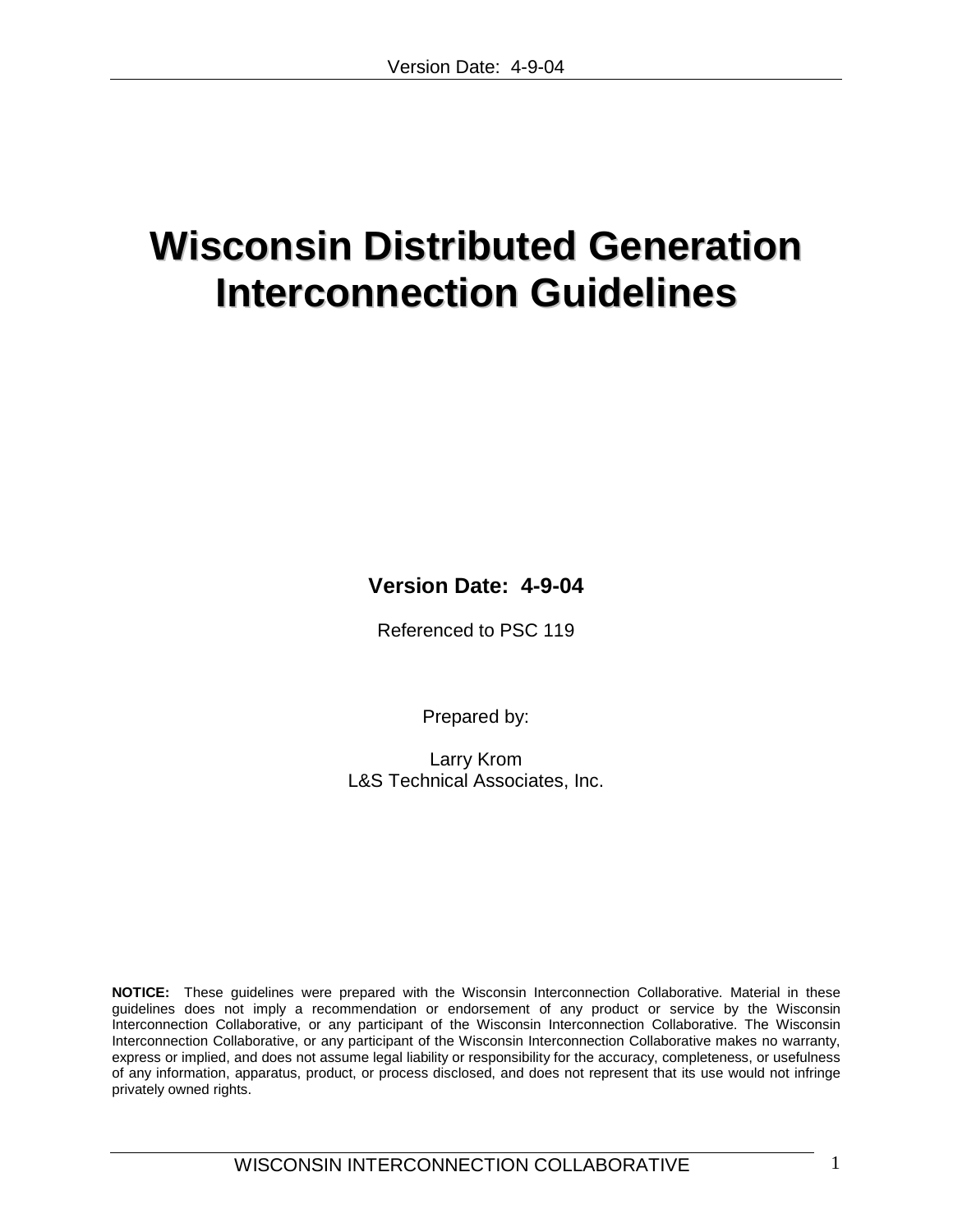# **Wisconsin Distributed Generation Interconnection Guidelines**

|                                                                          | 4  |
|--------------------------------------------------------------------------|----|
| <b>2.0 GENERAL REQUIREMENTS</b>                                          |    |
|                                                                          | 6  |
|                                                                          | 6  |
|                                                                          | 6  |
|                                                                          | 6  |
|                                                                          | 9  |
|                                                                          |    |
|                                                                          | 10 |
|                                                                          | 10 |
|                                                                          | 11 |
|                                                                          | 11 |
|                                                                          | 12 |
|                                                                          | 12 |
|                                                                          | 12 |
|                                                                          | 12 |
|                                                                          | 12 |
|                                                                          | 13 |
|                                                                          | 13 |
|                                                                          | 13 |
|                                                                          | 13 |
| <b>3.0 DESIGN REQUIREMENTS</b>                                           |    |
| <b>General Design Requirements</b>                                       |    |
|                                                                          | 14 |
|                                                                          | 14 |
|                                                                          | 14 |
|                                                                          | 14 |
|                                                                          | 15 |
|                                                                          | 15 |
|                                                                          | 15 |
|                                                                          | 15 |
|                                                                          |    |
|                                                                          | 15 |
|                                                                          | 15 |
|                                                                          | 16 |
|                                                                          | 16 |
| Minimum Protection Function Requirements for Non-Certified DG Facilities | 16 |
|                                                                          | 17 |
|                                                                          | 17 |
|                                                                          | 17 |
|                                                                          | 17 |
| <b>4.0 EQUIPMENT CERTIFICATION</b>                                       |    |
|                                                                          | 18 |
|                                                                          | 18 |
| <b>5.0 COMMISSIONING TESTS</b>                                           |    |
| <b>Anti-islanding Test</b>                                               | 19 |
|                                                                          | 19 |
|                                                                          | 19 |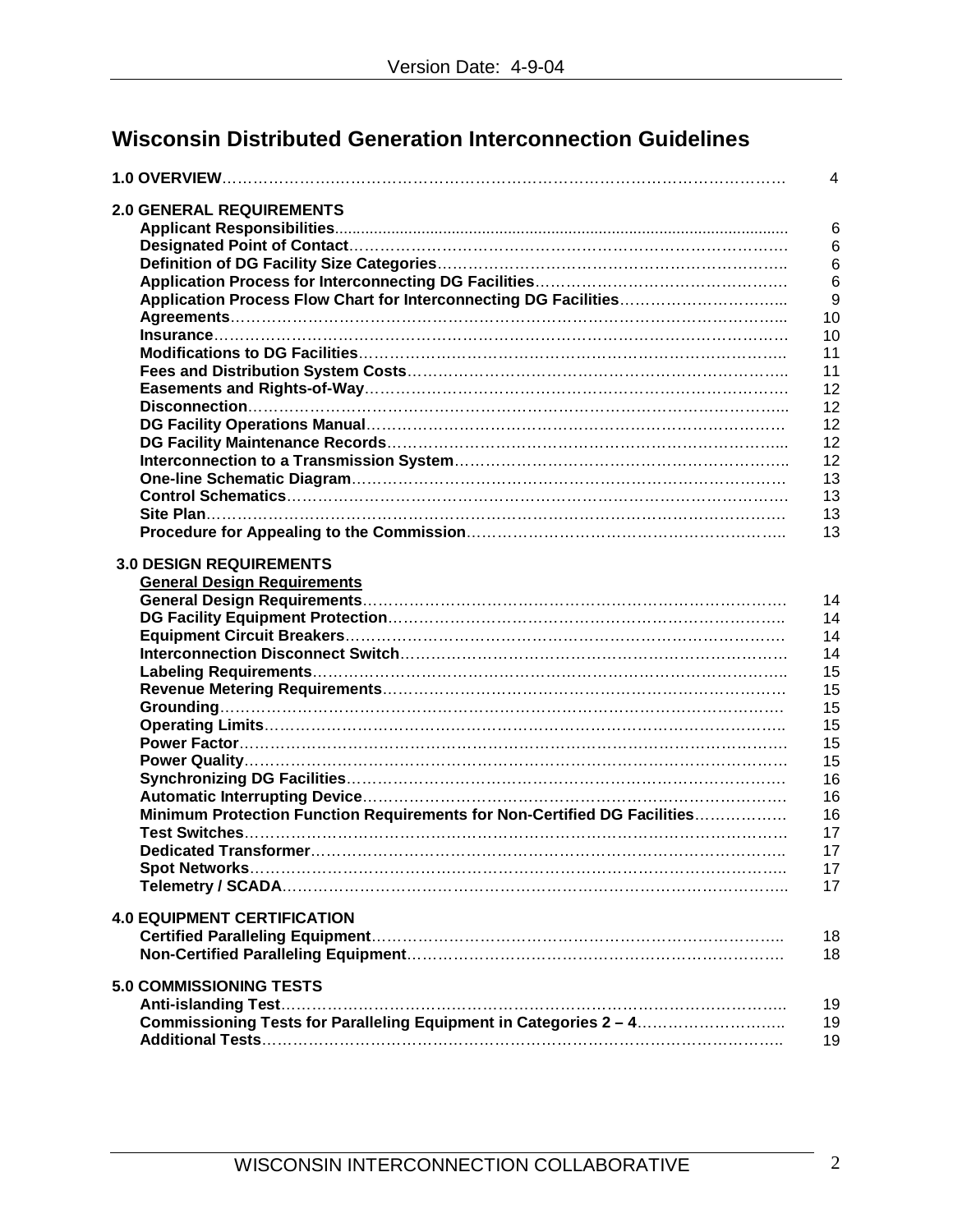## **APPENDIX LIST**

| <b>Appendix I</b>   |                                                                       | 20 |
|---------------------|-----------------------------------------------------------------------|----|
| <b>Appendix II</b>  |                                                                       | 23 |
| <b>Appendix III</b> | Operating Limits, Power Quality, and Standards Summary                | 26 |
| <b>Appendix IV</b>  |                                                                       | 28 |
| <b>Appendix V</b>   | Sample One-Line Diagram (Category 1: 20 kW or less)                   | 30 |
| <b>Appendix VI</b>  | Sample One-Line Diagram (Categories 2-4: Greater than 20 kW to 15 MW) | 31 |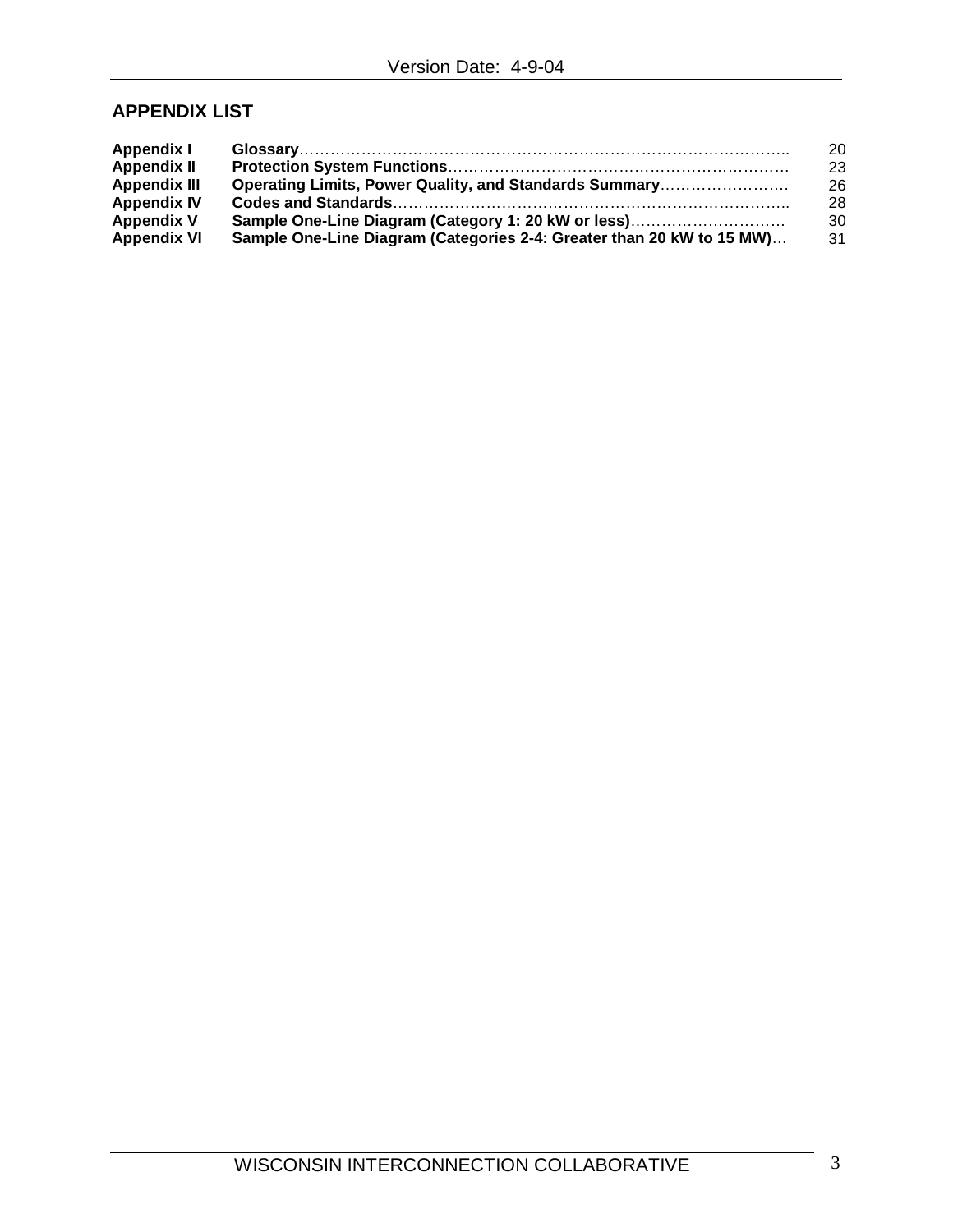## **1.0 OVERVIEW**

The "Wisconsin Distributed Generation Interconnection Guidelines" was developed in response to §196.496, Wisconsin Statutes relating to the development of rules for the interconnection of distributed generation (DG) to Wisconsin electric providers. Wisconsin's cooperative electric utilities are not subject to Statute §196.496, or the interconnection rules. However cooperative electric utilities are encouraged to adopt the guidelines.

Section 196.496 of the statutes was created by Wisconsin Act 16 to read:

**§**196.496 Distributed generation facilities. (1) DEFINITION. In this section, "distributed generation facility" means a facility for the generation of electricity with a capacity of no more than 15 megawatts that is located near the point where the electricity will be used or is in a location that will support the functioning of the electric power distribution grid.

(2) RULES. The commission shall promulgate rules establishing standards for the connection of distributed generation facilities to electric distribution facilities. To the extent technically feasible and cost effective, the standards shall be uniform and shall promote the development of distributed generation facilities. The standards shall address engineering, electric reliability, and safety concerns and the methods for determining charges for interconnection."

The non-statutory provisions of 2001 Wisconsin Act 16 is as follows:

#### DISTRIBUTED GENERATION RULES.

(a) The public service commission shall submit in proposed form the rules required under section §196.496 (2) of the statutes, as created by this act, to the legislative council staff under section §227.15 (1) of the statutes. (b) The public service commission shall create a committee under section §227.13 of the statutes to advise the commission with respect to promulgating the rules required under section §196.496 (2) of the statutes, as created by this act. The advisory committee shall consist of one employee each of the department of administration and the department of natural resources, designated by the secretaries of the respective departments, and members who represent interests regarding DG facilities, including DG equipment manufacturers and installers, customers, energy advocacy groups, electric provider workers, environmental groups, public utilities, and electric cooperative associations."

The major objective of this document is to provide guidance about the requirements for interconnecting a DG facility to the distribution system. The guidelines are intended for retail electric customers, independent power producers (IPPs), independently owned generators or any other parties interested in operating a DG facility, 15 MW or less, in parallel with an electric distribution system in Wisconsin.

This document provides guidance in applying the rules codified by Chapter 119 of the Wisconsin Administrative Code. The Chapter 119 rules define an application process, an application form, an interconnection agreement, requirements for grounding, metering, use of certified or non certified equipment, safety equipment, power quality and testing, and compliance with applicable national, state, and local codes. The key elements of the guidelines are contained in Sections 2 and 3, which describe the application process and technical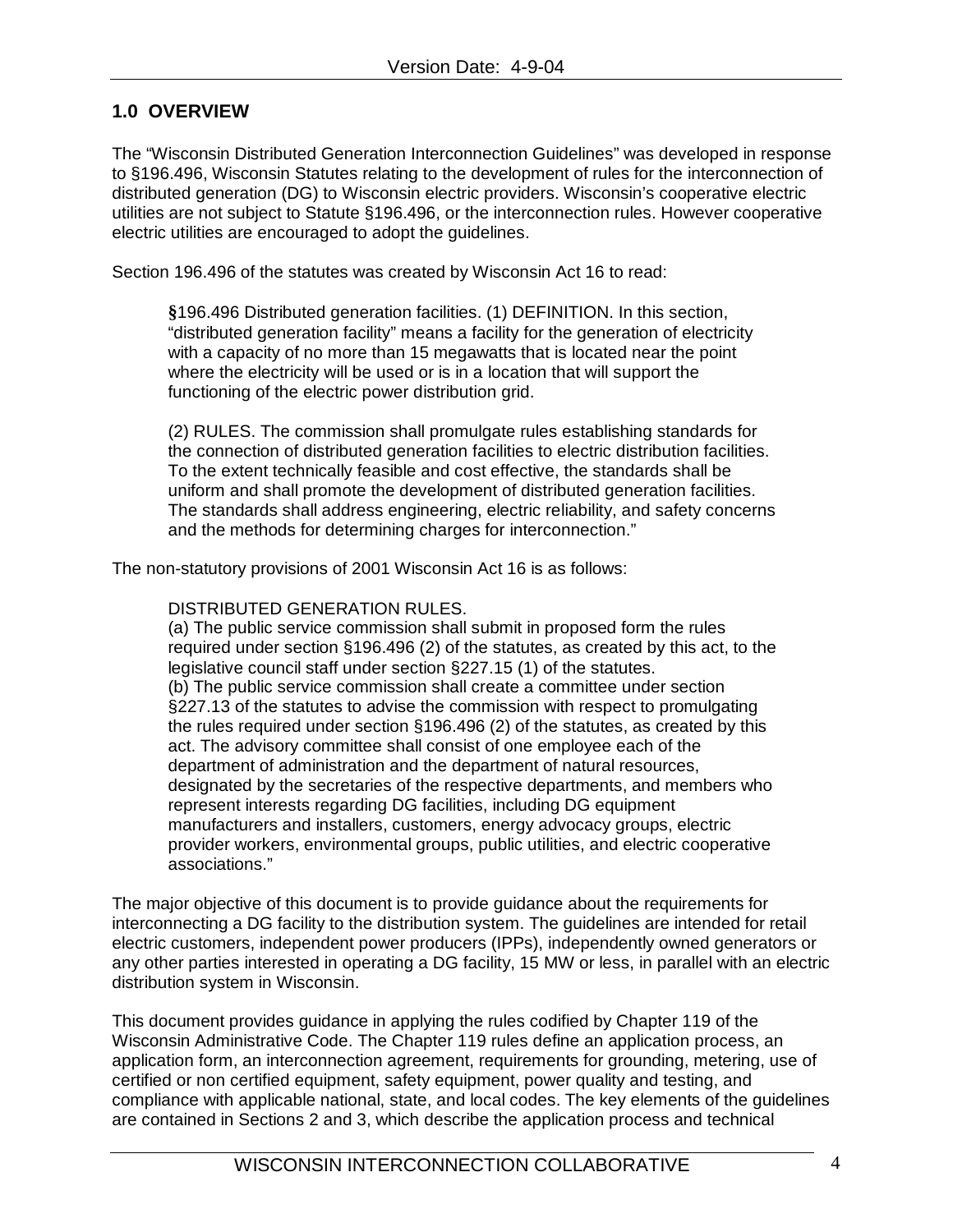requirements for interconnecting DG facilities to the distribution system. A detailed common set of definitions is provided in the Glossary (**Appendix I**).

Although this document addresses requirements for all sizes of generation up to 15 MW, the application process and requirements are streamlined for DG facilities that have a capacity of less than 20 kW.

A standard application form must supply sufficient information to allow an electric provider to accurately evaluate the interconnection requirements<sup>[1](#page-4-0)</sup> for a DG facility, but not so burdensome as to become a barrier. The standard application form has been designed to make clear what information is required for the application to be processed efficiently. Comprehensive and userfriendly standard application forms are appended to the guidelines.

Issues not addressed in the guidelines include, but are not limited to, environmental permitting, municipal ordinances, relevant tariffs, stranded cost recovery mechanisms, and economic/system benefits.

The guidelines will apply to all DG facilities, not owned by a public utility, that intend to operate in parallel with the distribution system and are subject to the jurisdiction of the commission. Any non-public utility that seeks voluntary compliance may adopt these procedures and agreements.

Indemnity, liability, insurance coverage and other business matters are set forth in the standard interconnection agreements.

These standard interconnection requirements should, in general, only apply to units interconnected after the issuance of a commission opinion and order for PSC 119: Rules for the Interconnecting Distributed Generation Facilities. In most cases, the standard interconnection requirements should not force retrofits on DG facility owners that have already complied with pre-existing electric provider and other code requirements. The only exceptions would be if the electric provider can demonstrate to the commission that the safety and reliability of the electric system would be threatened without a retrofit, or if the pre-existing tariff or agreement underlying the approval to interconnect required upgrades upon a change in technical standards.

<span id="page-4-0"></span>As expressed in this document.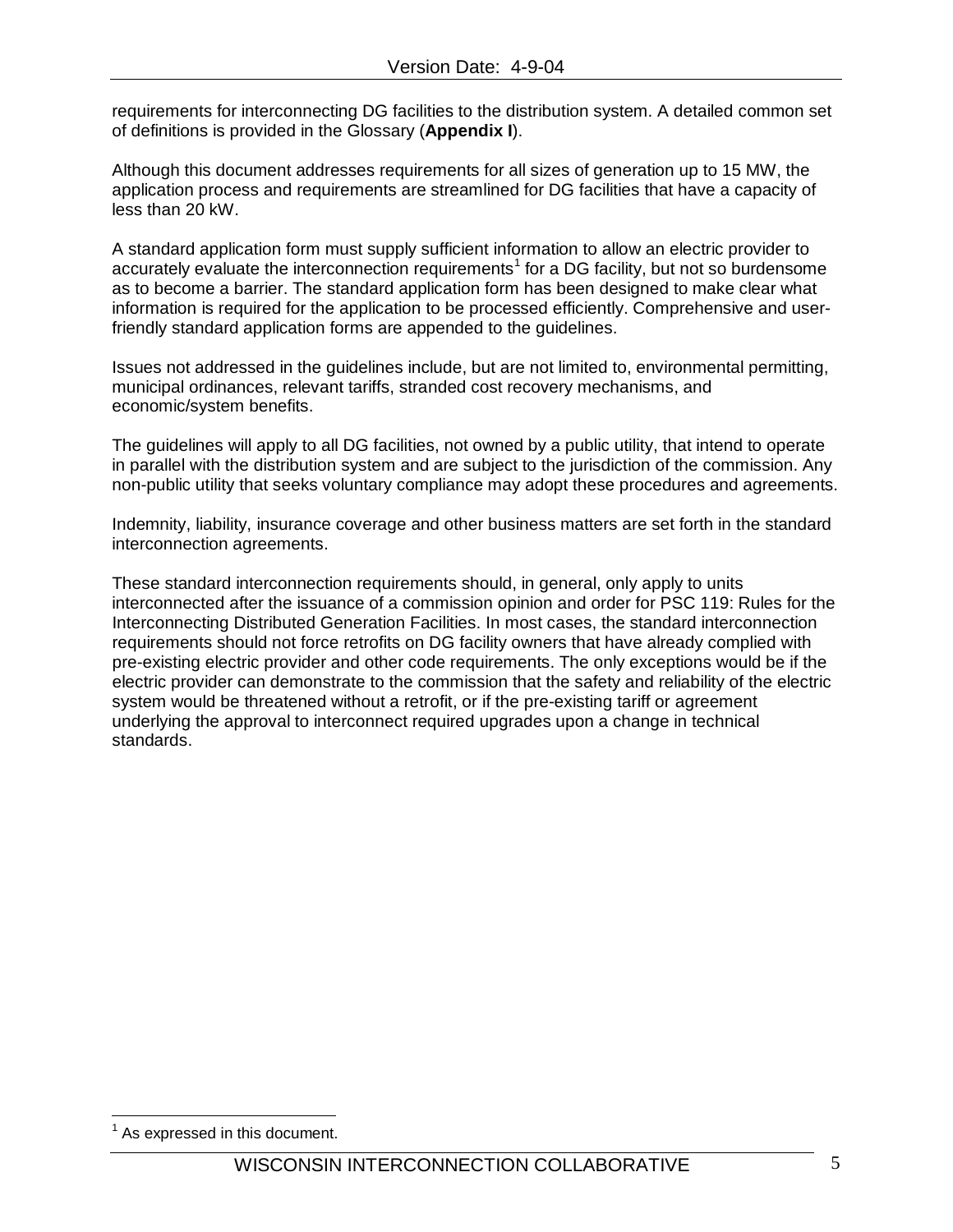## **2.0 GENERAL REQUIREMENTS**

## **Applicant Responsibilities**

An applicant shall be responsible for and will coordinate the design, installation, operation, and maintenance of its DG facilities to conformance with the requirements of Wisconsin Administrative Code - Chapter 119, relevant laws, applicable codes and regulations (local, state, and federal). The requirements specified in the guidelines are designed to protect distribution system facilities, avoid electrical interference problems, ensure the safety of customers, electric provider employees, and the general public, and maintain overall system reliability. The responsibility of protecting DG Facilities is the applicant's and should be accomplished through the proper installation, operation, and maintenance of the specified protective devices. The applicant shall obtain, at its expense, any and all authorizations, permits and licenses required for the construction and operation of its DG Facilities.

## **Designated Point of Contact [ ref. PSC 119.03 ]**

Each electric provider shall designate one point of contact for all customer inquiries related to DG facilities and from which interested parties can obtain interconnection guidelines and the appropriate standard commission application and interconnection agreement forms. Each electric provider shall have current information concerning its DG point of contact on file with the commission.

## **Definition of DG Facility Categories [ ref. PSC 119.02 ]**

Size categories are listed according to nameplate ratings for each connection to the electric provider's distribution system. Applicants must satisfy the general and technical requirements provided in this document for each DG facility category.

| Category   | <b>DG Facilities</b>                        |
|------------|---------------------------------------------|
| Category 1 | 20 kW or less                               |
| Category 2 | Greater than 20 kW and not more than 200 kW |
| Category 3 | Greater than 200 kW and not more than 1 MW  |
| Category 4 | Greater than 1 MW and not more than 15 MW   |

## **Application Process for Interconnecting DG Facilities [ref. PSC 119.04]**

The application process steps for all categories of DG facilities are listed below. *Standard Application Forms for interconnection; PSC Form 6027 (for Category 1: 20 kW or less) OR PSC 6028 (for Categories 2 – 4: greater than 20 kW to 15 MW); shall be used for interconnecting DG Facilities.*

*STEP 1 –* The electric provider shall respond to each request for DG interconnection by furnishing, within 5 working days, its guidelines and the appropriate standard application form.

*STEP 2* – The applicant shall complete and submit the standard application form to its public utility.

*STEP 3 –* Within 10 working days of receiving a new or revised application, the public utility shall notify the applicant whether the application is complete.

*STEP 4* – Within 10 working days of determining that the application is complete, the public utility shall complete its application review. If the public utility determines, on the basis of the application review that an engineering review is needed, it shall notify the applicant and state the cost of that review. For Categories 2 and 3, the cost estimate shall be valid for one year. For Category 4, the time period shall be negotiated but may not exceed one year**.** If the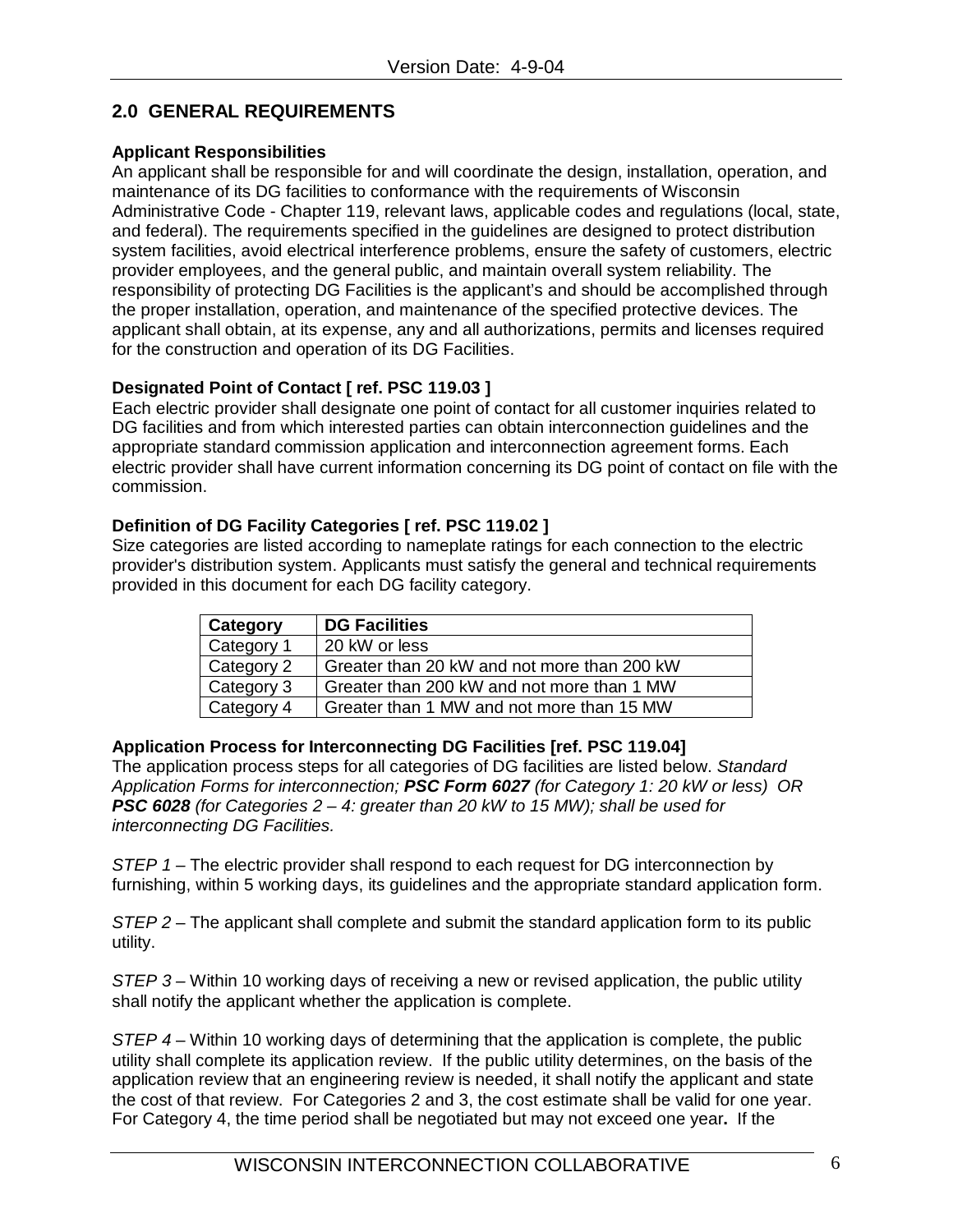application review shows that an engineering review is not needed, the applicant may install the DG facility and need not complete the steps described in steps 5 to 9.

STEP 5 – If the public utility determines on the basis of the application review that an engineering review is needed, upon receiving from the applicant written notification to proceed and receipt of applicable payment from the applicant, the public utility shall complete an engineering review and notify the applicant of the results within the following times:

- (a) Category 1 DG application, 10 working days.
- (b) Category 2 DG application, 15 working days.
- (c) Category 3 DG application, 20 working days.
- (d) Category 4 DG application, 40 working days.

NOTE: An expedited engineering review may be available at an additional expense to the applicant.

*STEP 6* – If the engineering review indicates that a distribution system study is necessary, the public utility shall include, in writing, a cost estimate in its engineering review. The cost estimate shall be valid for one year and the applicant shall have one year from receipt of the cost estimate in which to notify the public utility to proceed, except for a Category 4 DG application, in which case the time period shall be negotiated, but may not extend beyond one year. Upon receiving written notification to proceed and payment of the applicable fee, the public utility shall conduct the distribution system study.

*STEP 7* – The public utility shall within the following time periods complete the distribution system study and provide study results to the applicant:

- (a) Category 1 DG application, 10 working days.
- (b) Category 2 DG application, 15 working days.
- (c) Category 3 DG application, 20 working days.
- (d) Category 4 DG application, 60 working days unless a different time period is mutually agreed upon.

NOTE: An expedited distribution system study may be available at an additional expense to the applicant.

*STEP 8* - The public utility shall perform a distribution system study of the local distribution system and notify the applicant of findings along with any distribution system construction or modification costs to be borne by the applicant.

*STEP 9* - If the applicant agrees, in writing, to pay for any required distribution system construction and modifications, the public utility shall complete the distribution system upgrades and the applicant shall install the DG facility within a time frame that is mutually agreed upon. The applicant shall notify the public utility when project construction is complete.

*STEP 10* - (a) The applicant shall give the public utility the opportunity to witness or verify the system testing, as required in s. PSC 119.30 or PSC 119.31. Upon receiving notification that an installation is complete, the public utility has 10 working days, for a Category 1 or 2 DG project, or 20 working days, for a Category 3 or 4 DG project, to complete the following:

- 1. Witness commissioning tests.
- 2. Perform an anti-islanding test or verify the protective equipment settings at its expense.
- 3. Waive its right, in writing, to witness or verify the commissioning tests.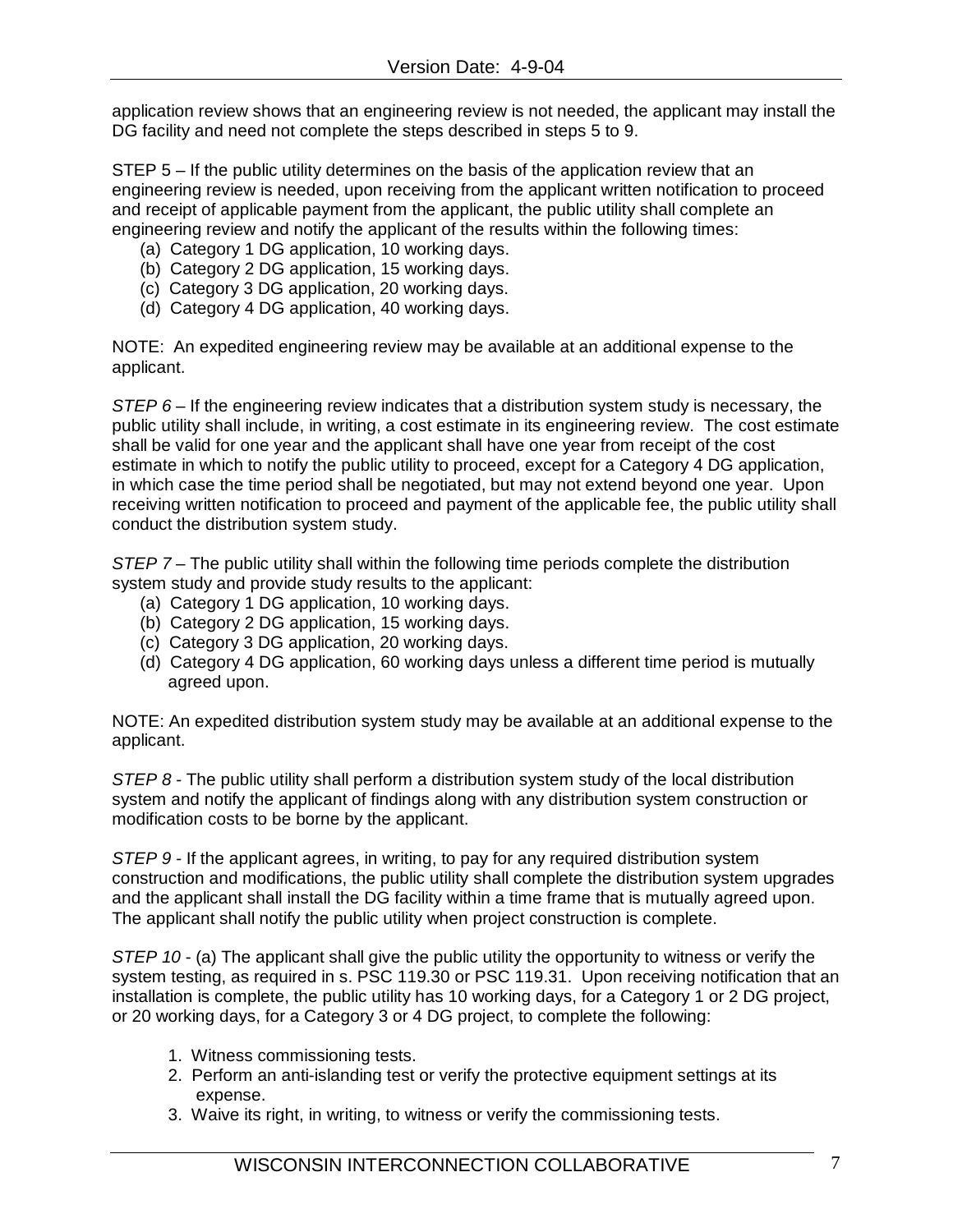(b) The applicant shall provide the public utility with the results of any required tests.

*STEP 11* – The public utility may review the results of the on-site tests and shall notify the applicant within 5 working days, for a Category 1 DG project, or within 10 working days, for a Category 2 to 4 DG project, of its approval or disapproval of the interconnection. If approved, the public utility shall provide a written statement of final acceptance and cost reconciliation. Any applicant for a DG system that passes the commissioning test may sign a standard interconnection agreement and interconnect. If the public utility does not approve the interconnection, the applicant may take corrective action and request the public utility to reexamine its interconnection request.

*STEP 12* - A standard interconnection agreement shall be signed by the applicant and public utility before parallel operation commences.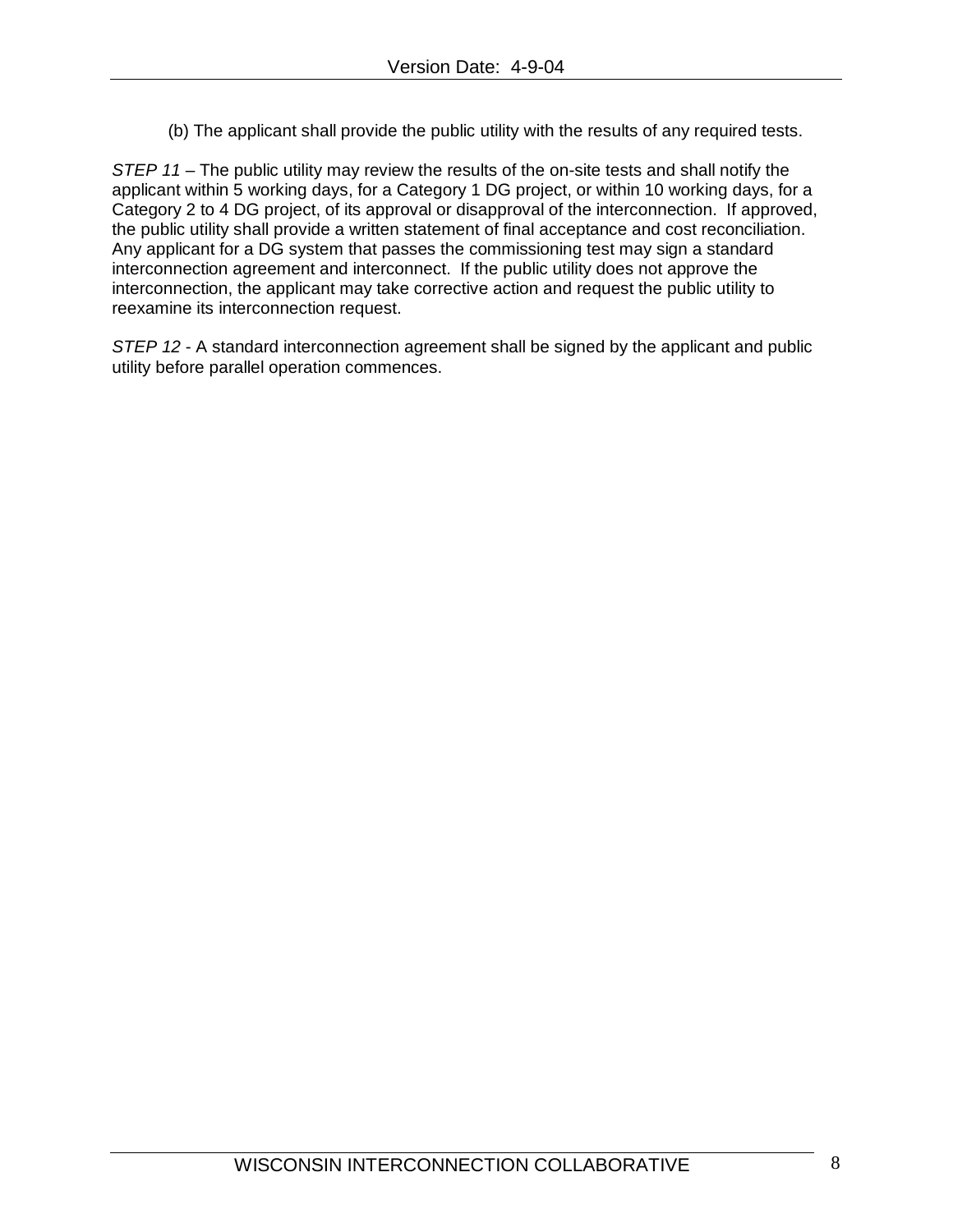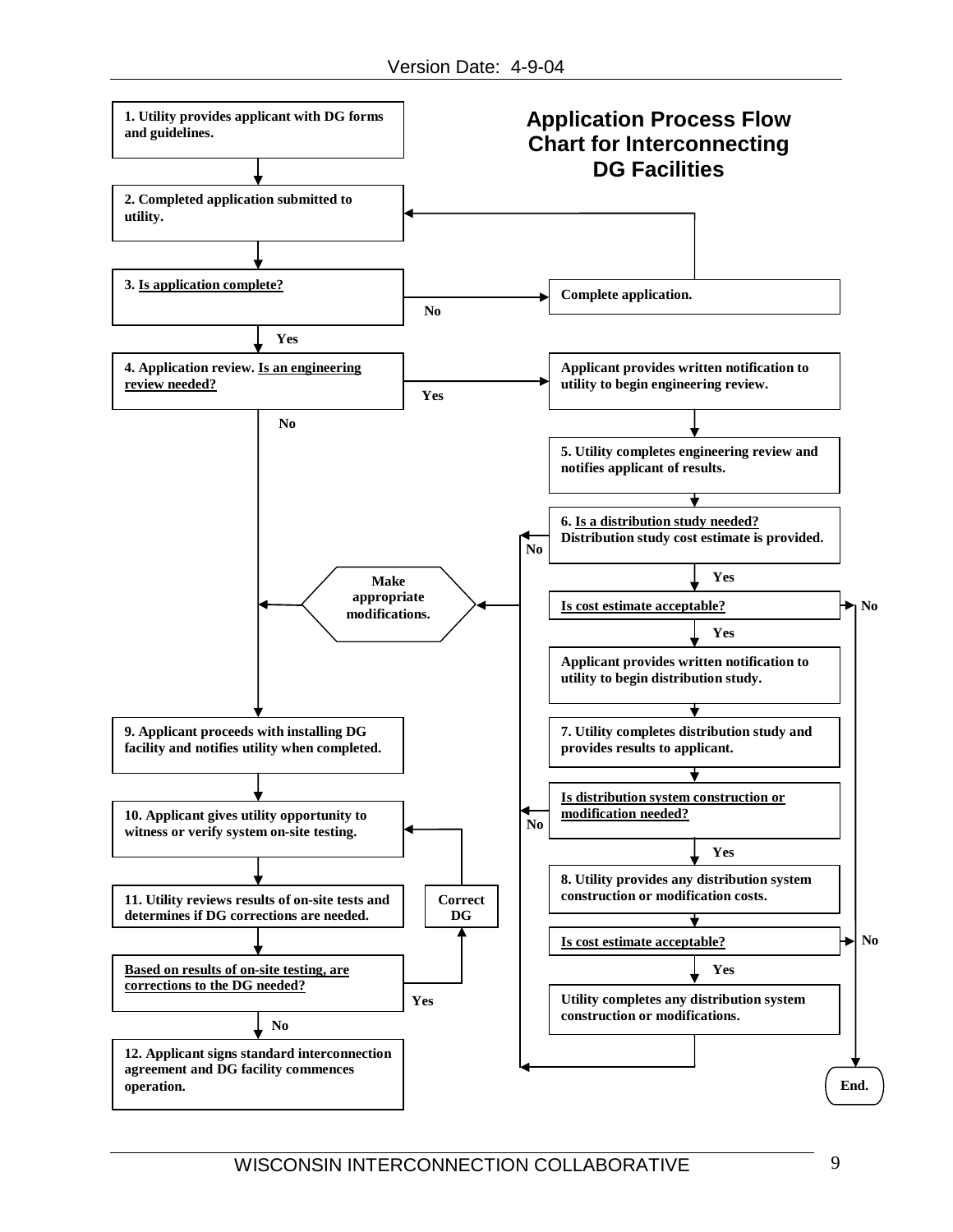## **Agreements**

A DG facility applicant must have all necessary agreements executed before parallel operation commences.

The agreements DG facilities <u>will</u> need to complete include:

- A standard interconnection agreement [**PSC Form 6029** (for Category 1: 20 kW or less) OR **PSC Form 6030** (for Categories 2 – 4: greater than 20 kW to 15 MW)] shall be signed by the applicant and electric provider before parallel operation can commence.
- Either retail rate tariff (typically category 1 DG facility) or purchase power agreement (typically DG facility categories 2, 3, and 4).

The agreements DG facilities <u>may</u> need to complete include:

- Wheeling agreement (typically DG facility categories 2, 3, and 4).
- Back up power agreements.
- Where an electric provider line extension is required to accommodate the interconnection, the applicant shall provide, or obtain from others and provide, suitable easements or rights of way - at the expense of the applicant.

DG facilities that are selling the output of the generator to a third party entity (e.g., IPPs) shall be required to have a standard interconnection agreement with the electric provider and must comply with other requirements of FERC, MISO, and state laws & regulations.

Applicants must sign a power purchase agreement/tariff with their electric provider for export of power over the distribution system. The applicant will be required to:

- a) Negotiate for the sale of electricity with the purchaser of the electric power (subject to nondisclosure provisions of the commission).
- b) Sign a power purchase agreement with the purchaser of the electric power.
- c) Sign a wheeling contract with the electricity provider, when selling to a third party.
- d) For non-net energy billed customers, a backup power agreement must be signed for any power required from the electric provider's distribution system.

All tariffs under a power purchase/supply agreement and backup power agreement are subject to change by the electric provider and approval by the commission or appropriate regulatory body.

## **Insurance [ ref. PSC 119.05 ]**

(1) An applicant seeking to interconnect a DG facility to the distribution system of a public utility shall maintain liability insurance equal to or greater than the amounts stipulated in the following table, per occurrence, or prove financial responsibility by another means mutually agreeable to the applicant and the public utility. For a DG facility in Categories 2 to 4, the applicant shall name the public utility as an additional insured party in the liability insurance policy.

| Category | <b>Generation Capacity</b>   | <b>Minimum Liability Insurance Coverage</b> |  |  |
|----------|------------------------------|---------------------------------------------|--|--|
|          |                              | <b>Required</b>                             |  |  |
|          | 20 kW or less                | \$300,000                                   |  |  |
| 2        | Greater than 20 kW to 200 kW | \$1,000,000                                 |  |  |
| 3        | Greater than 200 kW to 1 MW  | \$2,000,000                                 |  |  |
| 4        | Greater than 1 MW to 15 MW   | Negotiated                                  |  |  |

(2) Each party to the standard interconnection agreement shall indemnify, hold harmless and defend the other party, its officers, directors, employees and agents from and against any and all claims, suits, liabilities, damages, costs and expenses resulting from the installation, operation, modification, maintenance or removal of the DG facility. The liability of each party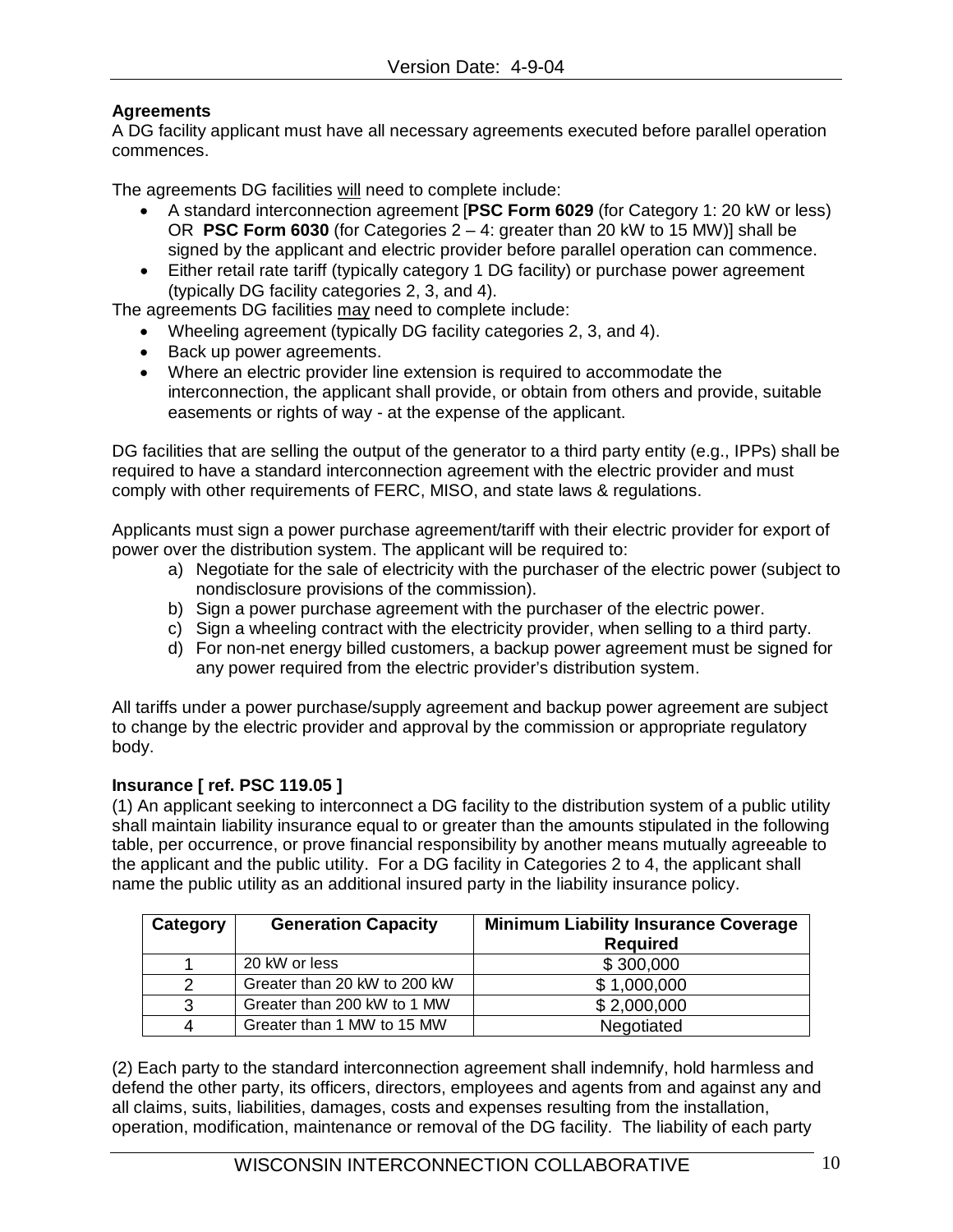shall be limited to direct actual damages, and all other damages at law or in equity shall be waived.

NOTE: DG facilities interconnected to the transmission network are required by the American Transmission Company to maintain liability insurance of \$25 million per interconnection.

## **Modifications to DG Facilities [ ref. PSC 119.06 ]**

The applicant shall notify the public utility of plans for any material modification to the DG facility by providing at least 20 working days of advance notice for a Category 1 DG facility, 40 working days for Category 2 DG facility, and 60 working days for a Category 3 or 4 DG facility. The applicant shall provide this notification by submitting a revised standard application form and such supporting materials as may be reasonably requested by the public utility. The applicant may not commence any material modification to the DG facility until the public utility has approved the revised application, including any necessary engineering review or distribution system study. The public utility shall indicate its written approval or rejection of a revised application within the number of working days shown in the table below. Upon completion of the application process, a new standard interconnection agreement shall be signed by both parties prior to parallel operation. If the public utility fails to respond in the time specified in the following table, the completed application is deemed approved.

| Category | <b>Generation Capacity</b>   | <b>Working Days for Utility's</b>         |  |  |
|----------|------------------------------|-------------------------------------------|--|--|
|          | <b>After Modification</b>    | <b>Response to Proposed Modifications</b> |  |  |
|          | 20 kW or less                | 20                                        |  |  |
|          | Greater than 20 kW to 200 kW | 40                                        |  |  |
| ີ        | Greater than 200 kW to 1 MW  | 60                                        |  |  |
|          | Greater than 1 MW to 15 MW   | 60                                        |  |  |

## **Fees and Distribution System Costs [ref. PSC 119.08 ]**

(1) Upon receiving a standard application form, the public utility shall specify the amount of any engineering review or distribution system study fees. Application fees shall be credited toward the cost of any engineering review or distribution system study. The applicant shall pay the fees specified in the following table, unless the public utility chooses to waive the fees in whole or in part.

| Category       | <b>Generation Capacity</b>   | <b>Application</b><br><b>Review Fee</b> | <b>Engineering</b><br><b>Review Fee</b> | <b>Distribution</b><br><b>System Study</b><br>Fee |
|----------------|------------------------------|-----------------------------------------|-----------------------------------------|---------------------------------------------------|
|                | 20 kW or less                | None                                    | None                                    | None                                              |
| 2              | Greater than 20 kW to 200 kW | \$250                                   | Max. \$500                              | Max. \$500                                        |
| 3              | Greater than 200 kW to 1 MW  | \$500                                   | Cost based                              | Cost based                                        |
| $\overline{4}$ | Greater than 1 MW to 15 MW   | \$1000                                  | Cost based                              | Cost based                                        |

(2) The public utility may recover from the applicant an amount up to the actual cost, for labor and parts, of any distribution system upgrades required. No public utility may charge a commissioning test fee for initial start-up of the DG facility. The utility may charge for retesting an installation that does not conform to the requirements set forth in this chapter.

(3) Costs for any necessary line extension shall be assessed pursuant to s. PSC 113.1005.

NOTE: Typically, no distribution system modifications are expected for DG facilities of 10 kW or less. Any required distribution system upgrades shall be cost-based and borne by the applicant.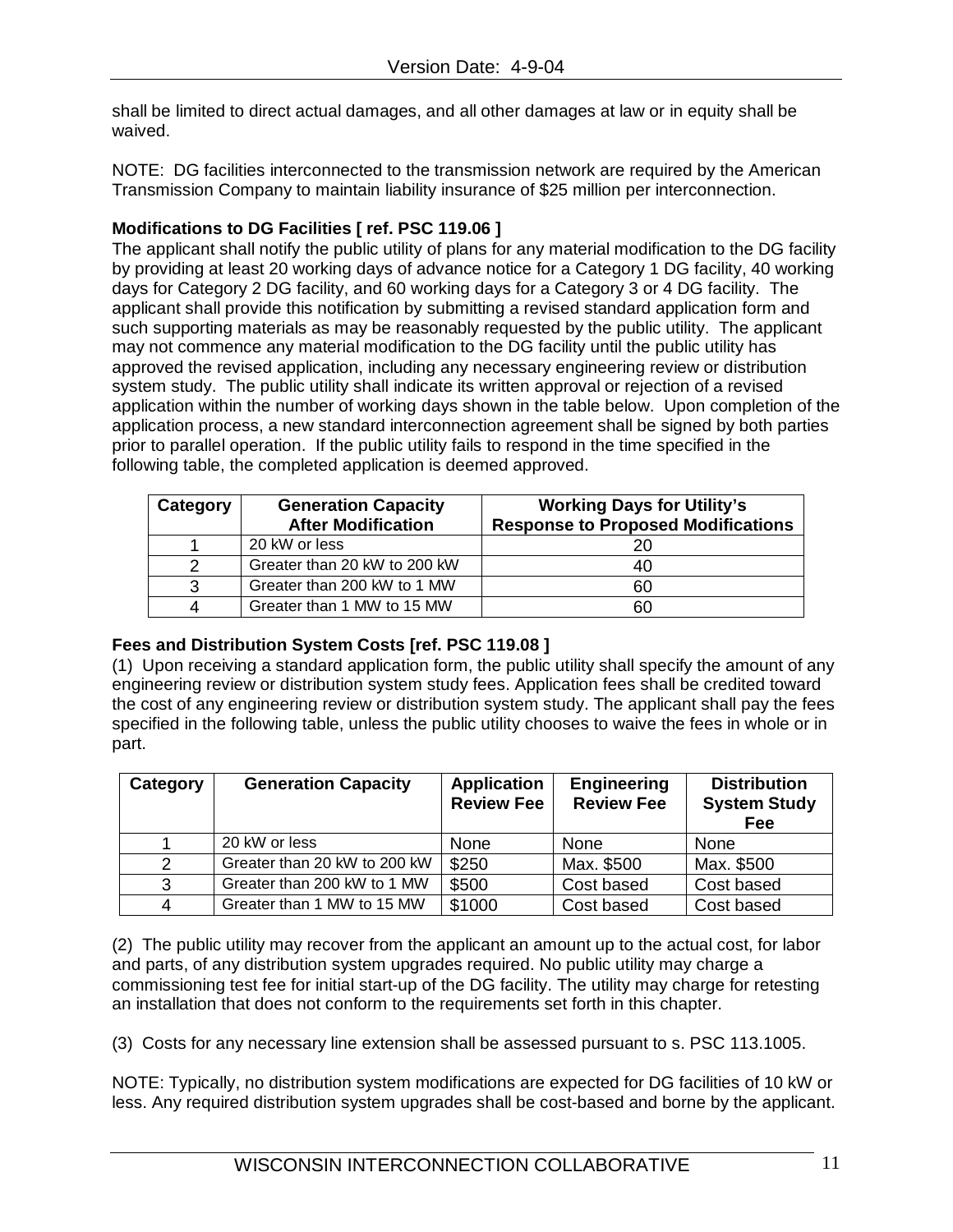## **Easements and Rights-of-Way [ ref. PSC 119.07 ]**

If a public utility line extension is required to accommodate a DG interconnection, the applicant shall provide, or obtain from others, suitable easements or rights-of-way. The applicant is responsible for the cost of providing or obtaining these easements or rights of way.

## **Disconnection [ ref. PSC 119.09 ]**

A public utility may refuse to connect or may disconnect a DG facility from the distribution system only under any of the following conditions:

- (1) Lack of approved standard application form or standard interconnection agreement.
- (2) Termination of interconnection by mutual agreement.
- (3) Non-compliance with the technical or contractual requirements.
- (4) Distribution system emergency.

(5) Routine maintenance, repairs, and modifications, but only for a reasonable length of time necessary to perform the required work and upon reasonable notice.

NOTE: The disconnection and reconnection conditions specified in PSC 113, Subchapter III also apply.

## **DG Facility Operations Manual**

It is strongly recommended that parallel generation equipment be accompanied by an on-site copy of an operations manual that clearly outlines the start-up and shutdown procedures of the equipment, including operation of the disconnect switch, as well as any cautionary provisions.

## **DG Facility Maintenance Records**

It is recommended that parallel generation equipment maintenance activities be noted and dated in a maintenance log kept near the unit.

## **Interconnection to a Transmission System**

DG facilities, 1 MW or larger, may have an impact on the transmission system. The Midwest Independent System Operator (MISO) Generator Interconnection Procedures are vague in nature when referring to the connection of a generator to the local distribution system. If electricity from a DG facility is moved outside the local distribution system, the transmission system will be utilized. The interconnection of a 1 MW, or larger, DG facility may require upgrades to the transmission system. MISO may have to perform Interconnection studies - any study fees shall be paid by applicant. The applicant may also incur costs associated with transmission system modifications. Application review, engineering review, and distribution system study fees, listed in this document, do not include MISO's fees. The electric provider will facilitate completing the MISO application materials for the applicant. A transmission service request (TSR) may be required to move electricity on the transmission system.

## Excerpt from MISO interconnection protocols:

*A generator not intending to engage in the sale of wholesale energy, capacity, or ancillary services under the Midwest ISO Open Access Transmission Tariff (OATT), that proposes to interconnect a generating facility to the distribution system of a Transmission Owner or a local distribution utility interconnected with the Transmission System shall apply to the Transmission Owner or local distribution utility for interconnection. Where facilities under the control of the Midwest ISO are affected by such interconnections, such interconnections may be subject to the planning and operating protocols of the Midwest ISO and agreements applicable to the interconnection of the Transmission System with the distribution system of the Transmission Owner or local distribution utility.*

Source: MISO FERC Electric Tariff, First Revised Volume No. 1, Original Sheet No. 237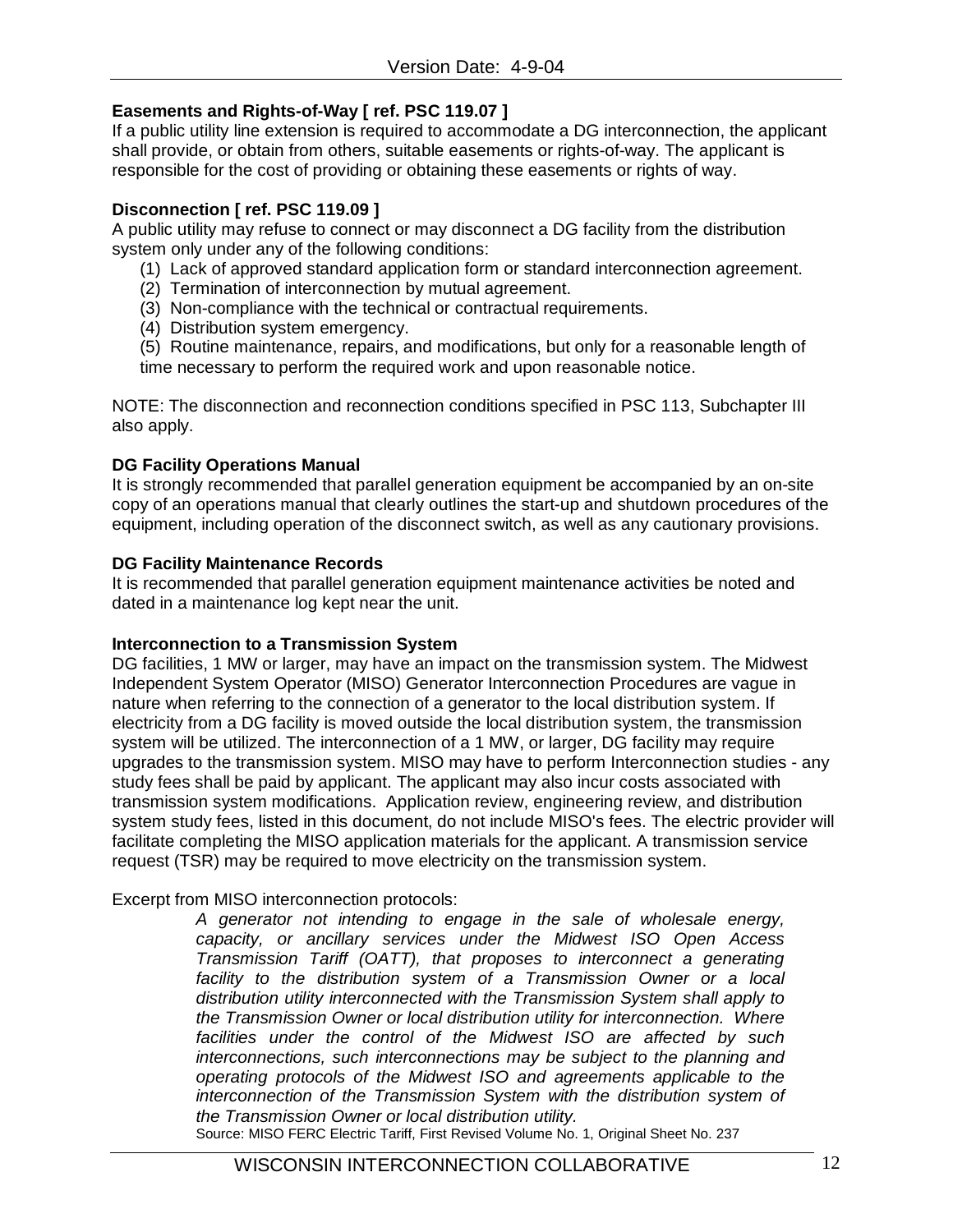## **One-line Schematic Diagram [ ref. PSC 119.10 ]**

(1) The applicant shall include a one-line schematic diagram with the completed standard application form (see examples in **Appendix V & VI**). ANSI symbols shall be used in the oneline schematic diagram to show the following:

(a) Generator or inverter.

(b) Point where the DG facility is electrically connected to the customer's electrical system.

(c) Point of common coupling.

(d) Lockable interconnection disconnect switch.

- (e) Method of grounding, including generator and transformer ground connections.
- (f) Protection functions and systems.

(2) The applicant shall include with the schematic diagram technical specifications of the point where the DG facility is electrically connected to the customer's electrical system, including all anti-islanding and power quality protective systems. The specifications regarding the antiislanding protective systems shall describe all automatic features provided to disconnect the DG facility from the distribution system in case of loss of grid power, including the functions for over/under voltage, over/under frequency, overcurrent, and loss of synchronism. The applicant shall also provide technical specifications for the generator, lockable interconnection disconnect switch, and grounding and shall attach the technical specification sheets for any certified equipment. The applicant shall include with the schematic diagram a statement by the manufacturer that its equipment meets or exceeds the type tested requirements for certification.

## **Control Schematics [ ref. PSC 119.11 ]**

For equipment not certified under s. PSC 119.26, the applicant shall include with the application a complete set of control schematics showing all protective functions and controls for generator protection and distribution system protection.

## **Site Plan [ ref. PSC 119.12 ]**

For all categories, the applicant shall include with the application a site plan that shows the location of the interconnection disconnect switch, adjoining street name, and the street address of the DG facility. For Category 2, 3, or 4 DG facilities, the site plan shall show the location of major equipment, electric service entrance, electric meter, interconnection disconnect switch, and interface equipment.

## **Procedure for Appealing to the Commission [ ref. PSC 119.40 ]**

An aggrieved party can use the provisions of s. 119.4, Stats. to appeal an unfavorable decision by an electric utility.

*PSC 119.40 Right to appeal*. The owner of a generating facility interconnected or proposed to be interconnected with a utility system may appeal to the commission should any requirement of the utility service rules filed in accordance with the provisions of this chapter [PSC 119] be considered excessive or unreasonable. Such appeal will be reviewed and the customer notified of the commission's determination.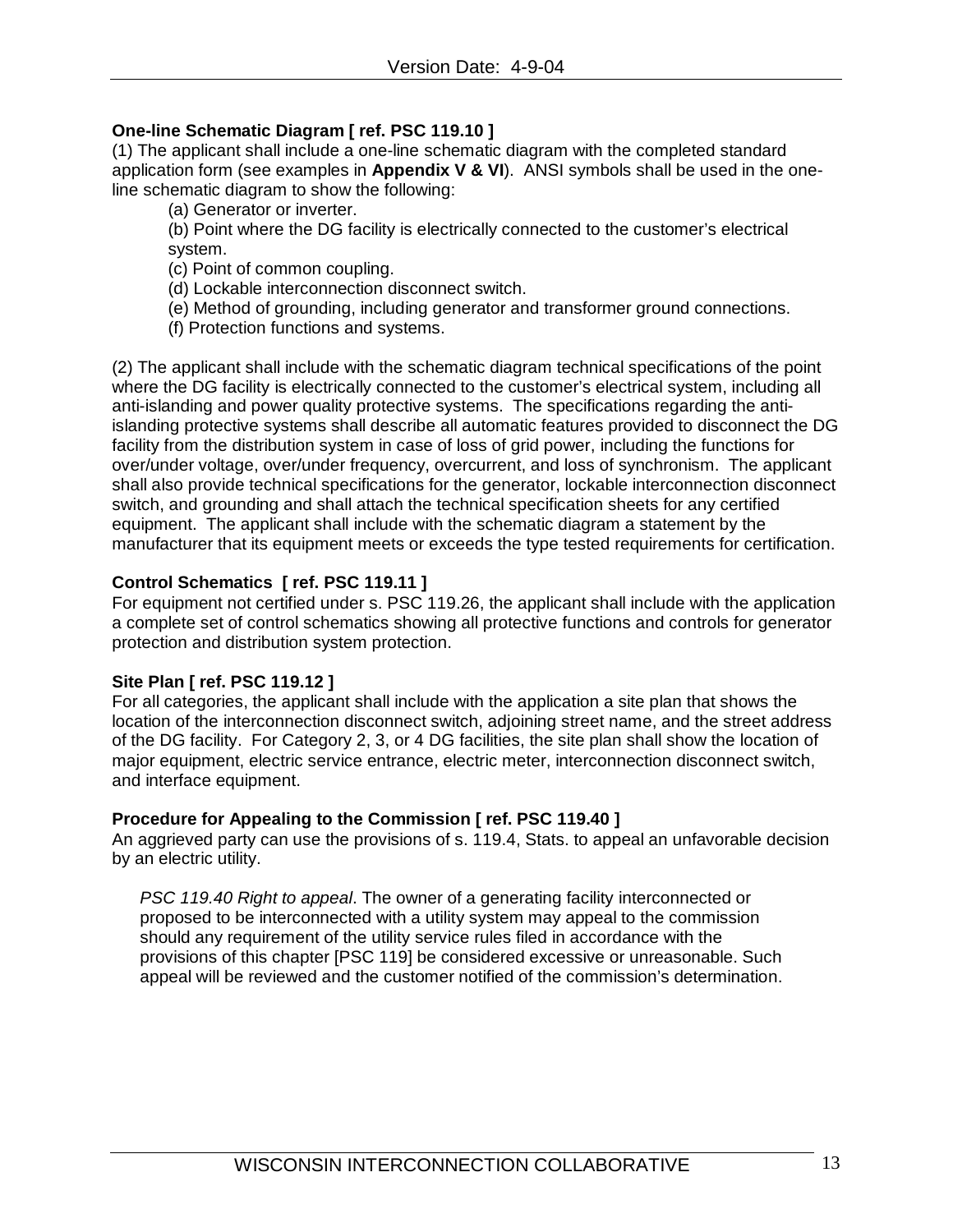## **3.0 DESIGN REQUIREMENTS**

## **General Design Requirements [ ref. PSC 119.20 (1) ]**

Protection and safety devices are intended to provide protection for the distribution system, electric provider workers, electric provider customers and the general public. Protection devices will ensure that the fault current supplied by the DG facility is interrupted if a fault on the distribution system occurs. When a fault occurs and the electric provider's protective device operates, it will be necessary for the DG facility to be automatically disconnected from the distribution system. Since automatic reclosing is generally utilized on distribution systems to clear temporary faults, the applicant must insure that their DG facility is disconnected from the distribution system before the first automatic reclose occurs.

Islanding occurs when a DG facility becomes separated from the main generation source on a distribution system, but continues to independently serve a portion of the distribution system. DG facilities shall be equipped with protective hardware and/or software designed to prevent the generator from being connected to a de-energized distribution system. Islanding is not allowed under the terms of the guidelines.

The applicant shall install protection devices to ensure that the current supplied by the DG facility is interrupted if a fault or other potentially dangerous event occurs on the distribution system. If such an event occurs and the public utility's distribution system is de-energized, any DG facility that is connected to this distribution system shall automatically disconnect. All DG facilities shall utilize protection devices that prevent electrically closing a DG facility that is out of synchronization with the distribution system.

## **DG Facility Equipment Protection**

The applicant will be responsible for protecting its DG facility equipment in such a manner that distribution system faults - such as outages, short circuits, automatic reclosing of distribution circuits, or other disturbances - do not damage the DG facility equipment. The equipment protection shall also prevent the DG facility from adversely affecting the distribution system's capability of providing reliable service to other customers.

## **Equipment Circuit Breakers [ ref. PSC 119.20 (2) ]**

All installations shall include equipment circuit breakers, on the DG facility side of the point where the DG facility is electrically connected to the customer's electrical system, that are capable of interrupting the maximum available fault current. Equipment circuit breakers shall meet all applicable UL, ANSI, and IEEE standards.

NOTE: Equipment circuit breakers should not be confused with interconnection protection devices.

## **Interconnection Disconnect Switch [ ref. PSC 119.20 (3) ]**

The public utility may require that the applicant furnish and install an interconnection disconnect switch that opens, with a visual break, all ungrounded poles of the interconnection circuit. The interconnection disconnect switch shall be rated for the voltage and fault current requirements of the DG facility, and shall meet all applicable UL, ANSI, and IEEE standards. The switch enclosure shall be properly grounded. The interconnection disconnect switch shall be accessible at all times, located for ease of access to public utility personnel, and shall be capable of being locked in the open position. The applicant shall follow the public utility's recommended switching, clearance, tagging, and locking procedures.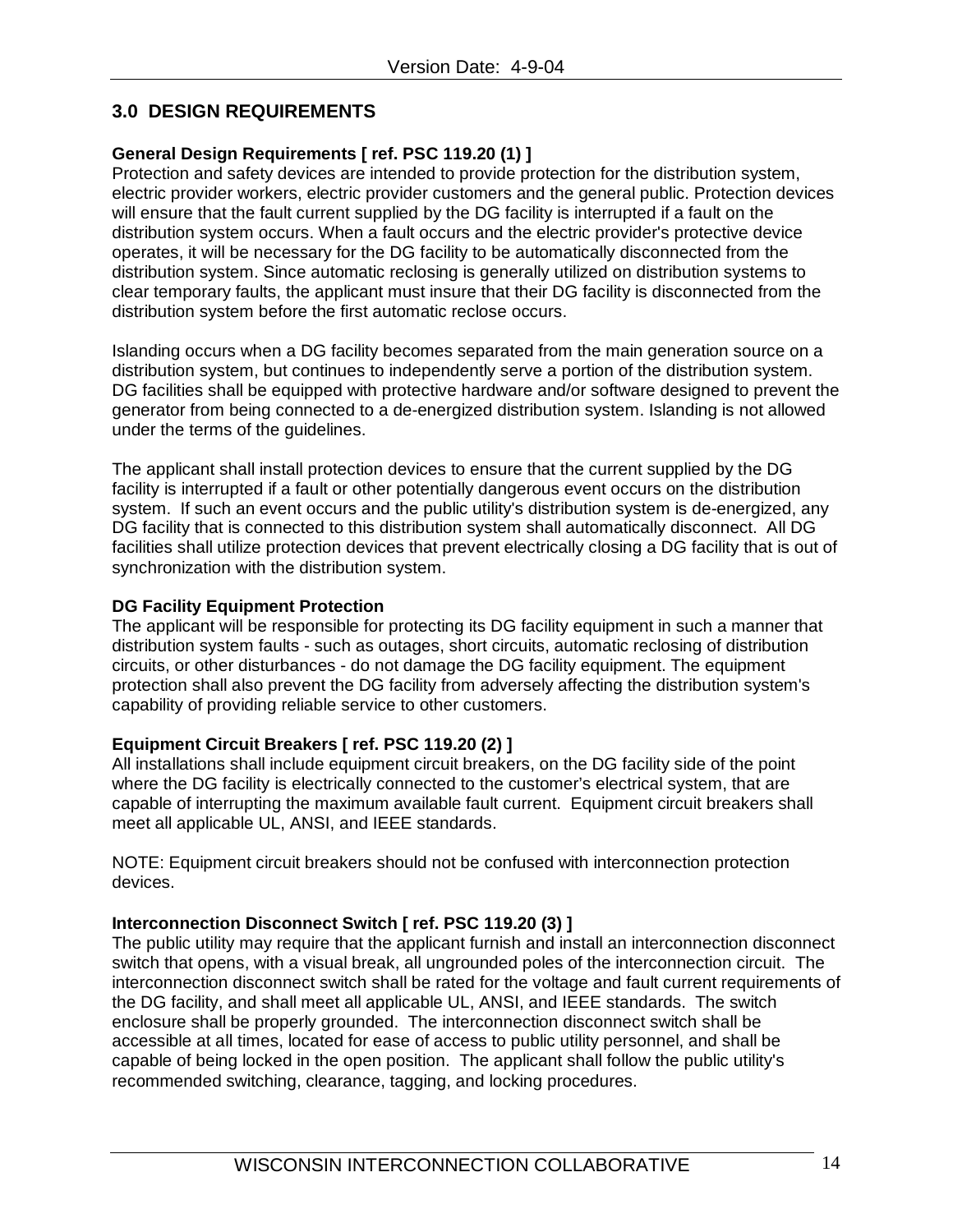NOTE: Provisions of the Wisconsin Electrical Safety Code, Volume 2, ch. Comm 16 also apply to these installations.

## **Labeling Requirements [ref. PSC 119.20 (4) ]**

The applicant shall label the interconnection disconnect switch, "Interconnection Disconnect Switch", by means of a permanently attached sign with clearly visible and permanent letters. The applicant shall provide and post its procedure for disconnecting the DG facility next to the switch.

## **Revenue Metering Requirements**

The applicant shall provide, at a location approved by the electric provider, a suitable place for the metering equipment, operated and maintained by the electric provider and comply with the provisions of PSC 113.0817, Metering equipment records, and PSC 113.0926, Metering with one meter for net energy billing. It is in the best interest of the applicant to clarify electric provider metering requirements early in the design stage to avoid any delays.

## **Grounding [ ref. PSC 119.20 (5) ]**

The applicant shall install an equipment grounding conductor, in addition to the ungrounded conductors, between the DG facility and the distribution system. The grounding conductors shall be available, permanent, and electrically continuous, shall be capable of safely carrying the maximum fault likely to be imposed on them by the systems to which they are connected, and shall have sufficiently low impedance to facilitate the operation of overcurrent protection devices under fault conditions. All DG transformations shall be multi-grounded. The DG facility may not be designed or implemented such that the earth becomes the sole fault current path.

NOTE 1: Grounding practices are also regulated by the Wisconsin Electrical Safety Code Volumes 1 and 2, as found in chs. Comm 16 and PSC 114.

NOTE 2: Grounding best practices can be found in IEEE Std 142-1991 (Green Book). NOTE 3: It is strongly recommended that transient voltage surge suppression (TVSS) devices be utilized to protect the DG facility equipment.

## **Operating Limits [ ref. PSC 119.20 (6) ]**

(1) Certified paralleling equipment shall conform to UL 1741 (January 17, 2001 Revision) or an equivalent standard as determined by the commission.

(2) Non-certified paralleling equipment shall conform to the requirements of IEEE 1547

NOTE 1: The UL standards are available at [http://ulstandardsinfonet.ul.com](http://ulstandardsinfonet.ul.com/) and IEEE standards are available at http://ieee.org . They may also be viewed at the PSCW Library, 610 N. Whitney Way, Madison, WI.

NOTE 2: A synopsis of the operating limits can be found in **Appendix III**. The titles of the referenced standards can be found in **Appendix IV.**

## **Power Factor [ ref. PSC 119.20 (7) ]**

(1) All Category 1 and 2 DG facilities shall be operated at a power factor greater than 0.9. (2) All Category 3 and 4 DG facilities shall be operated at unity power factor or as mutually agreed between the public utility and applicant.

## **Power Quality [ ref. PSC 119.20 (8) ]**

The DG facility shall not create system voltage or current disturbances that exceed the standards listed in ch. PSC 113, Subchapter VII.

When there is demonstrated, unreasonable interference to other customers and such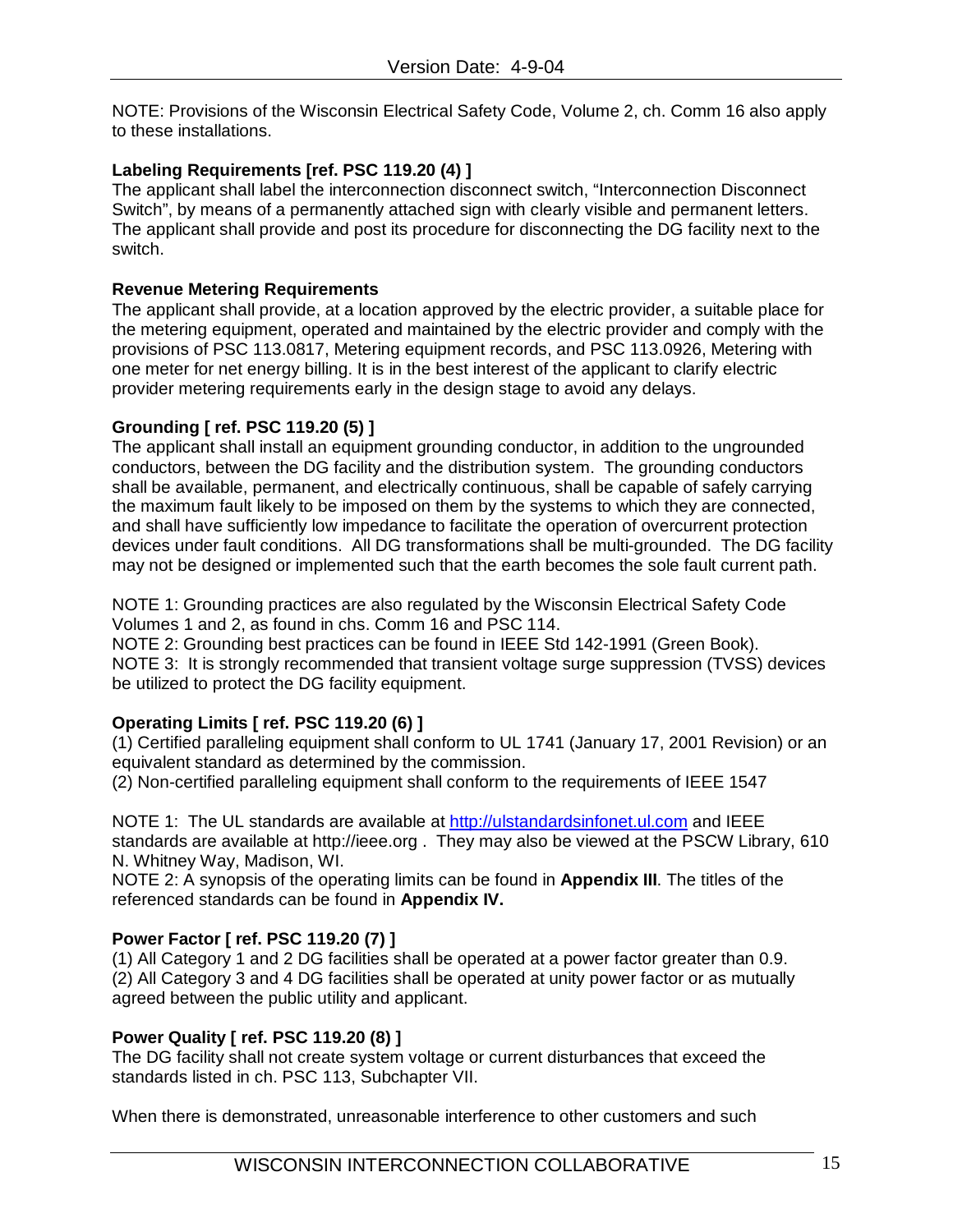interference exceeds the system standards, the electric provider reserves the right, at its expense, to install special test equipment as may be required to perform a disturbance analysis and monitor the operation of the DG facility to evaluate the quality of power produced.

If the DG facility is demonstrated to be the source of the interference, and it is demonstrated that the interference produced exceeds electric provider's standards or, generally accepted industry standards, then the DG shall be disconnected and locked out from the distribution system. It shall be the responsibility of the customer to eliminate any interference problem caused by a DG facility.

The electric provider can provide the applicant with information available regarding the least cost method of eliminating the interference problem. Owners and operators of a DG facility should be aware of the power quality requirements in **Appendix III**.

## **Synchronizing DG Facilities [ ref. PSC 119.20 (9) ]**

The applicant shall protect and synchronize its DG facility with the distribution system.

## **Automatic Interrupting Device [ ref. PSC 119.20 (10) ]**

Each DG facility shall include an automatic interrupting device that is listed with a nationally recognized testing laboratory and is rated to interrupt available fault current. The interrupting device shall be tripped by any of the required protective functions.

## **Minimum Protection Requirements for Non-certified DG Facilities [ ref. PSC 119.25 ]**

(1) Each DG facility shall include protection and anti-islanding equipment to prevent the facility from adversely affecting the reliability or capability of the distribution system. The applicant shall contact the public utility to determine any specific protection requirements.

(2) The protective system functions, which may be met with microprocessor-based multifunction protection systems or discrete relays, are required. Protective relay activation shall not only alarm but shall also trip the generator breaker/contactor.

(3) In addition to anti-islanding protection, a DG facility shall meet the following minimum protection requirements:

- (a) A Category 1 DG facility shall include:
	- 1. Over/under frequency function.
	- 2. Over/under voltage function.
	- 3. Overcurrent function.
	- 4. Ground fault protection.
- (b) A Category 2, 3, or 4 DG facility shall include:
	- 1. Over/under frequency function.
	- 2. Over/under voltage function.
	- 3. Overcurrent function.
	- 4. Ground fault protection.
	- 5. Synchronism check function.

6. Other equipment, such as other protective devices, supervisory control and alarms, telemetry and associated communications channel, that the public utility determines to be necessary. The public utility shall advise the applicant of any communications requirements after a preliminary review of the proposed installation.

NOTE 1: It is important that the applicant contact the electric provider at the earliest possible date, prior to the purchase of protection equipment, to determine any specific protection requirements.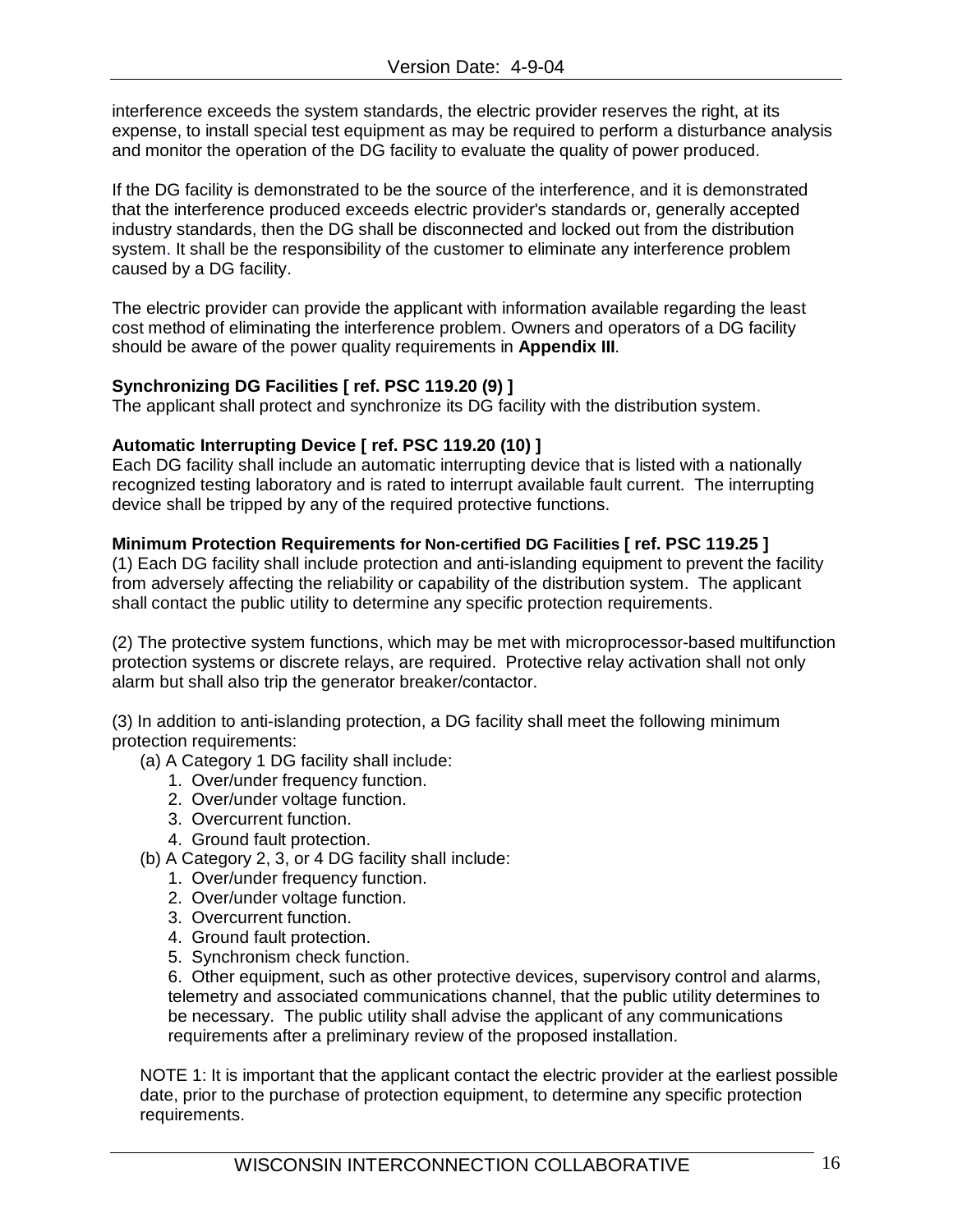## NOTE 2: Protection functions are referenced in **Appendix II**.

(4) A DG facility certified pursuant to PSC 119.26 shall be deemed to meet the requirements of this section.

## **Test Switches [ ref. PSC 119.20 (11) ]**

An applicant for interconnection of a Category 3 or Category 4 facility shall provide test switches as specified by the public utility, to allow for testing the operation of the protective functions without unwiring or disassembling the equipment.

## **Dedicated Transformer [ ref. PSC 119.20 (12) ]**

The primary purpose of the dedicated transformer is to ensure that (a) the generator cannot become isolated at the secondary voltage level with a small amount of other-customer load, and (b) the generator does not contribute any significant fault current to other customers' electrical systems. A dedicated transformer may also assist in blocking any voltage fluctuation or harmonics produced by the DG facility. The electric provider will specify the transformer winding connections, basic insulation levels, lightning protection, any high side voltage taps and any grounding requirements based on the specific DG facility site location. The high side connection for four-wire distribution systems are normally grounded wye connections to assure a neutral conductor path for unbalanced currents.

The public utility may require a DG facility to be isolated from other customers by installation of a separate power transformer. When a separate transformer is required, the utility may include its actual cost in the distribution system upgrade costs. The applicant is responsible for supplying and paying for any custom transformer. This requirement does not apply to an induction-type generator with a capacity of 5 kW or less, or to other generating units of 10 kW or less that utilize a line-commutated inverter.

## **Spot Networks [ ref. PSC 119.20 (13) ]**

Low voltage spot and grid networks systems have been designed to provide highly reliable power to specific, concentrated loads. Such systems are typically located in areas such as high load densities, such as downtown metropolitan areas and large customers. These systems contain two or more uniquely designed dedicated transformers that will operate with self contained "network protectors" and integrated controls. Because of the integrated aspects of this type of low voltage distribution subsystem design, the application of parallel generation into these subsystems is difficult, requiring detailed engineering analysis by both the electric provider and the distribution generation applicant. Without the installation of proper protective devices, the network can be stressed to the point of failure.

The owner of a DG facility designed to operate in parallel with a spot or secondary network service shall provide relaying or control equipment that is rated and listed for the application and is acceptable to the public utility.

## **Telemetry / SCADA [ ref. PSC 119.20 (14) ]**

For a Category 3 or Category 4 DG facility, the public utility may require that the facility owner provide telemetry equipment whose monitoring functions include transfer-trip functionality, voltage, current, real power (watts), reactive power (vars), and breaker status.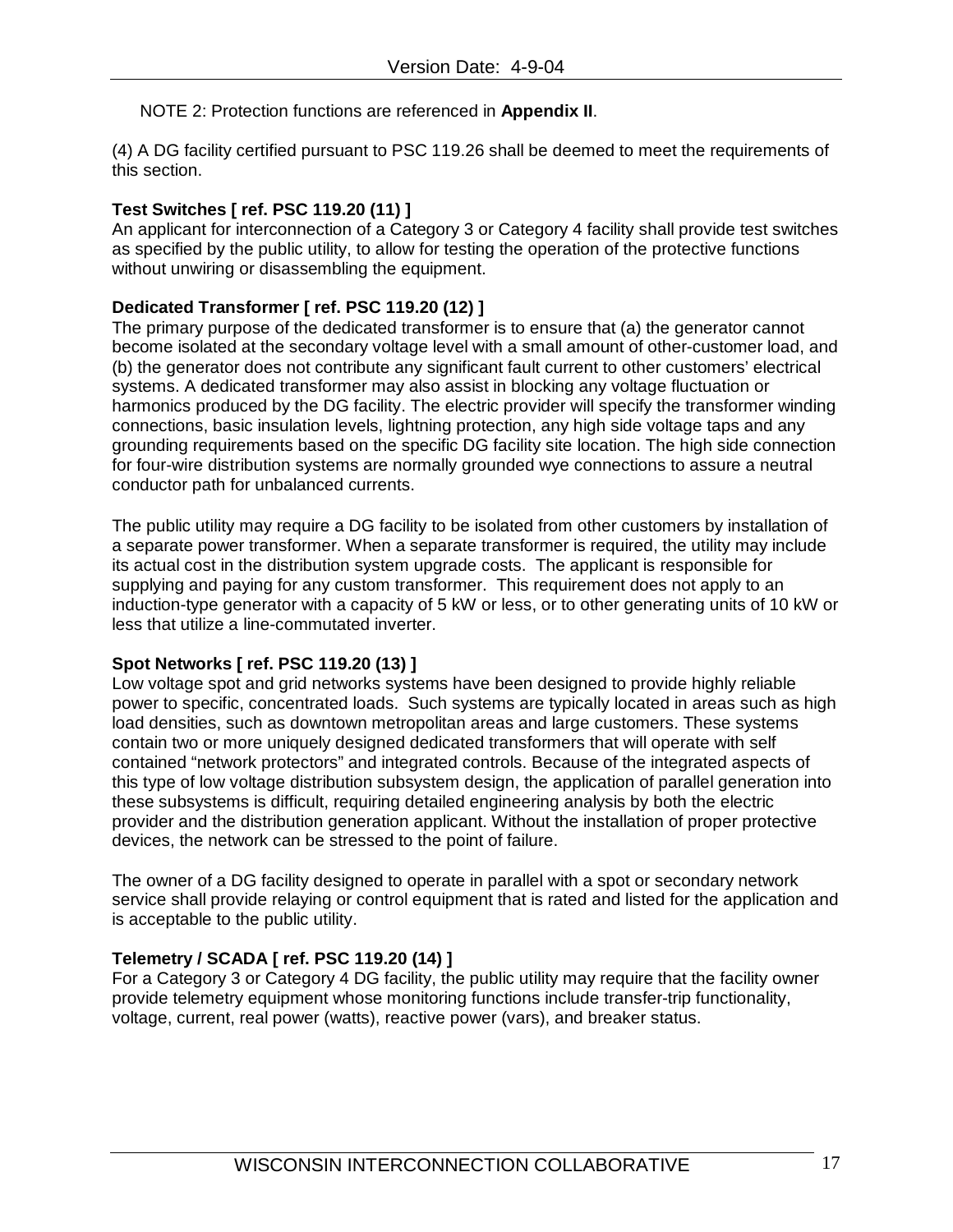## **4.0 EQUIPMENT CERTIFICATION**

Some generation equipment, specifically its anti-islanding protection and power quality related distribution system interface, may already have been tested to a national standard(s) that addresses distribution system compatibility, electric shock hazard, and fire safety. Certified equipment does not require the design scrutiny, by the electric provider, that non-certified equipment typically requires. Certified interconnection equipment, as described below, shall not require testing within the interconnection equipment enclosure.

## **Certified Paralleling Equipment [ ref. PSC 119.26 ]**

DG paralleling equipment that a nationally recognized testing laboratory certifies as meeting the applicable type testing requirements of UL 1741 (January 17, 2001 revision) is acceptable for interconnection, without additional protection systems, to the distribution system. The applicant may use certified paralleling equipment for interconnection to a distribution system without further review or testing of the equipment design by the public utility, but the use of this paralleling equipment does not automatically qualify the applicant to be interconnected to the distribution system at any point in the distribution system. The public utility may still require an engineering review to determine the compatibility of the distributed generation system with the distribution system capabilities at the selected point of common coupling.

## **Non-Certified Paralleling Equipment [ ref. PSC 119.27 ]**

(1) Any DG facility that is not certified under s. PSC 119.26 shall be equipped with protective hardware or software to prevent islanding and to maintain power quality. The applicant shall provide the final design of this protective equipment. The public utility may review and approve the design, types of protective functions, and the implementation of the installation. The applicant shall own the protective equipment installed at its facility.

NOTE: It is strongly recommended that the applicant obtain written approval from the electric provider prior to ordering protective equipment.

(2) The applicant shall calibrate any protective system approved under sub.(1) to the specifications of the public utility. The applicant shall obtain prior written approval from the public utility for any revisions to specified protection system calibrations. The electric provider shall specify all calibrations for customer-owned protection systems that are required herein. The applicant must obtain prior written approval from the electric provider for any revisions to any specified protection system calibrations.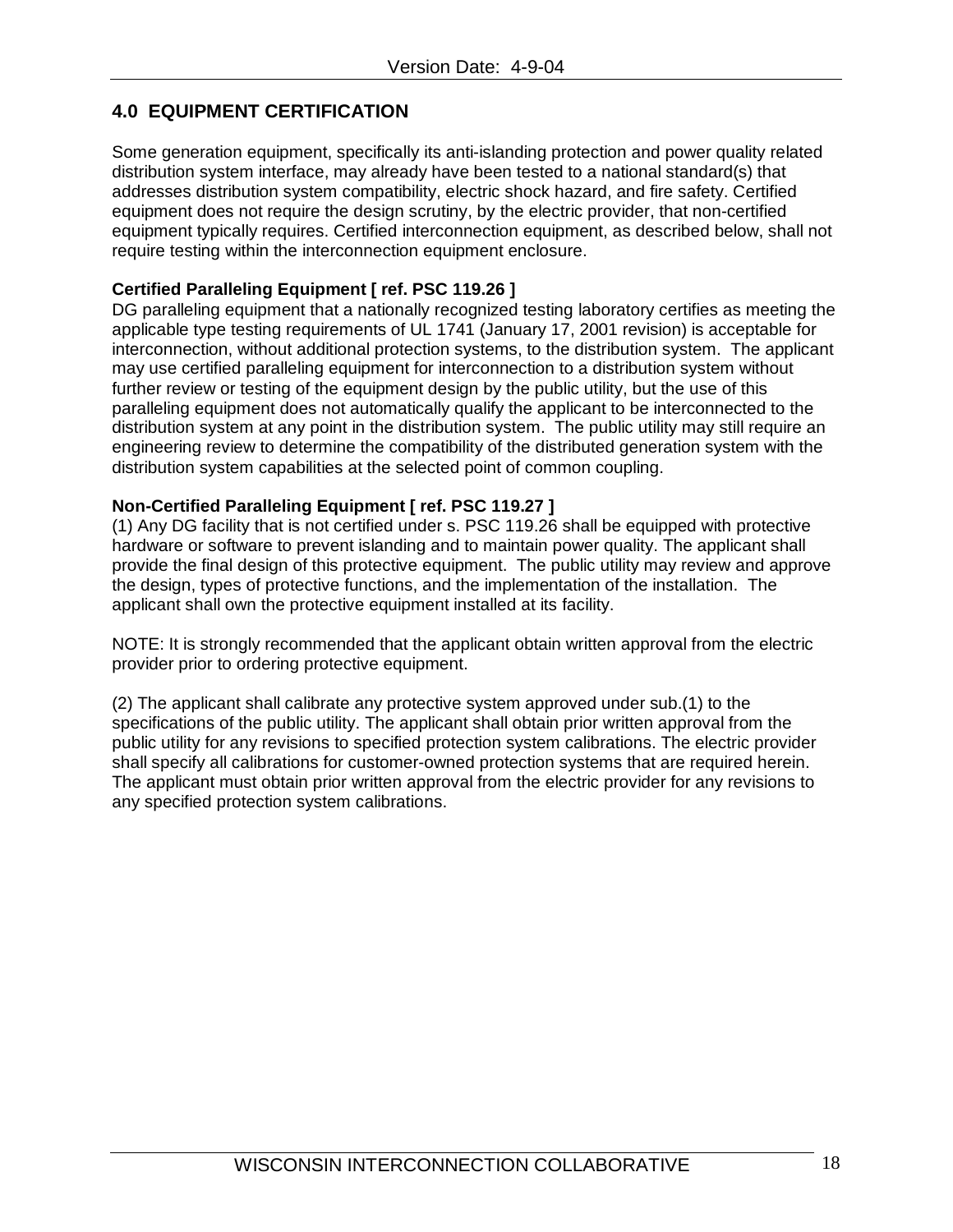## **5.0 TESTING OF DG FACILITY INSTALLATIONS**

## **Anti-islanding Test [ ref. PSC 119.30 ]**

The public utility may perform an anti-islanding test or observe the automatic shutdown before giving final written approval for interconnection of the DG facility. The anti-islanding test requires that the unit shut down upon sensing the loss of power on the distribution system. This can be simulated by either removing the customer meter or opening a disconnection switch while the generator is operating. Voltage across the customer side of the meter or disconnection switch shall be measured and must be observed to reduce to zero within two seconds after disconnection. The test shall be conducted with the generation as close to its full output as possible. If a voltage is sustained after the disconnection, approval of the installation shall not be given until corrective measures are taken with a subsequent successful shutdown test.

## **Commissioning Tests for Paralleling Equipment: Categories 2 - 4 [ ref. PSC119.31 ]**

The electric provider shall provide the acceptable range for interconnection protective equipment settings. The applicant shall program protective equipment settings into the protective equipment. The electric provider may verify, at its own cost, the protective equipment settings prior to commissioning the DG facility.

## **Additional Tests [ ref. PSC 119.32 ]**

The public utility or applicant may, upon reasonable notice, re-test the DG facility installation. The party requesting such retesting shall bear the cost of the retests.

NOTE: It is recommended that the applicant notify the electric provider if there is a malfunction of the DG facility and retesting is appropriate.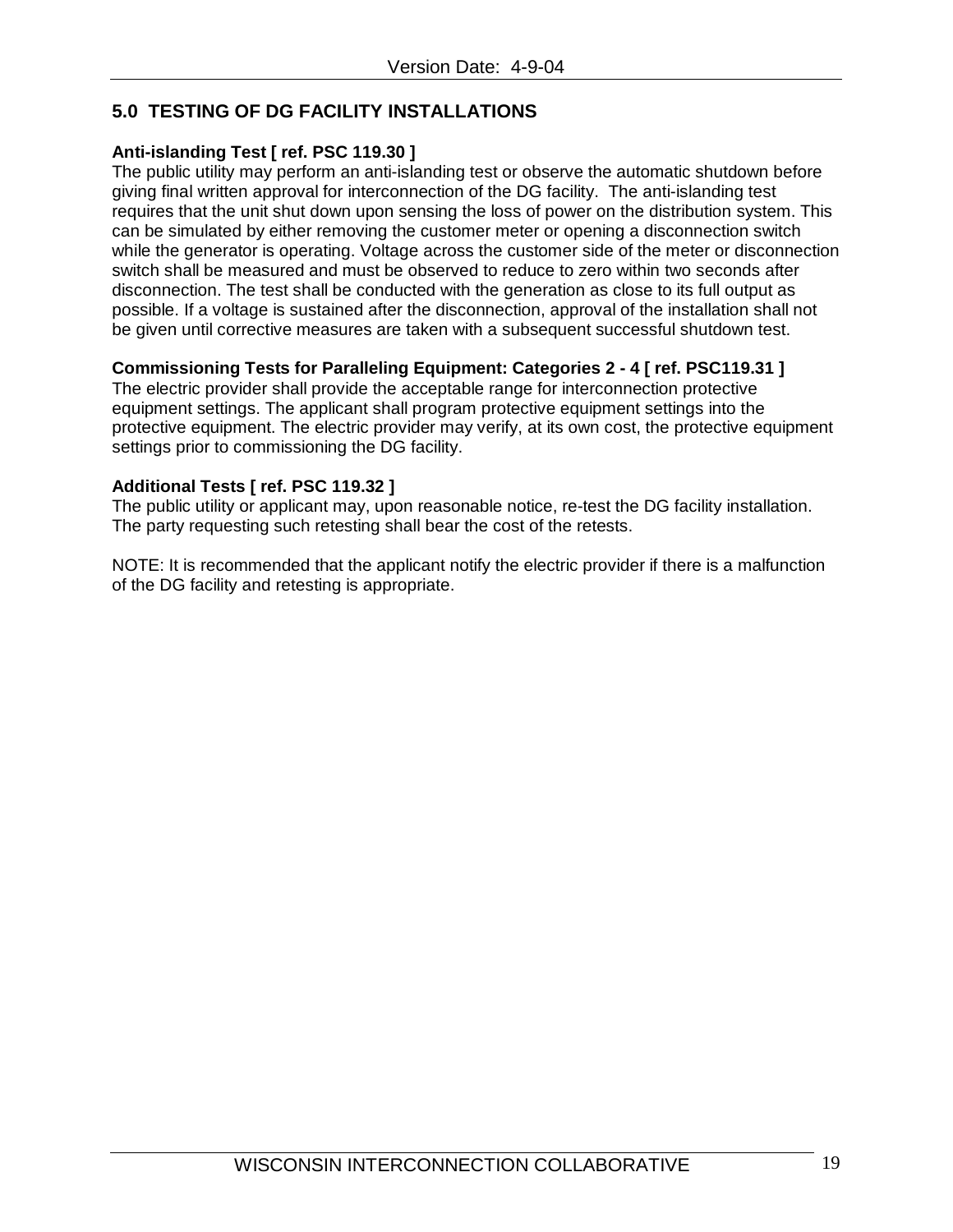# **Appendix I Glossary**

**ANSI –** American National Standards Institute.

**Applicant —** The legally responsible person applying to an electric provider to interconnect a DG facility to the electric provider's distribution system.

**Application Review —** A review by the electric provider of the completed standard interconnection application form for interconnection, to determine if an engineering review or distribution system study is needed.

**Back-up Power —** Electric energy or capacity supplied by an electric provider to replace energy ordinarily generated by DG facility equipment during an unscheduled outage of the distribution system.

**Category 1 –** A distributed generation facility of 20 kW or less.

**Category 2 –** A distributed generation facility of greater than 20 kW and not more than 200 kW.

**Category 3 –** A distributed generation facility of greater than 200 kW and not more than 1 MW.

**Category 4 –** A distributed generation facility of greater than 1 MW and not more than 15 MW.

**Certified Equipment** — A generating, control or protective system that has been certified by a nationally recognized testing laboratory (NRTL) as meeting acceptable safety and reliability standards.

**Commission —** The Public Service Commission of Wisconsin (PSCW).

**Commissioning Test —** The initial process of documenting and verifying the performance of a DG facility so that it operates in conformity with the design specifications.

**Customer —** Any person who is receiving electric service from an electric provider's distribution system.

**Designated Point of Contact —** Each electric provider shall designate one point of contact for all customer inquiries related to DG facilities and from which interested parties can obtain a copy of interconnection guidelines - which include the appropriate application forms and interconnection agreements.

**Distributed Generation (DG) Facility —** A facility for the generation of electricity with a capacity of no more than 15 megawatts that is located near the point where the electricity will be used or is in a location that will support the functioning of the electric power distribution grid.

**Distribution Feeder —** An electric line from an electric provider substation or other supply point to customers that is operated at 50 kV or less, or as determined by the commission.

**Distribution System —** All electrical wires, equipment, and other facilities owned or provided by an electric provider that are normally operated at 50 kV or less.

**Distribution System Study —** A study to determine if a distribution system upgrade is needed to accommodate the proposed DG facility and to determine the cost of any such upgrade.

**Electric Provider —** A public utility or retail electric cooperative that sells electricity at retail in Wisconsin.

**Engineering Review —** A study that may be undertaken by an electric provider, in response to its receipt of a completed standard application form for interconnection, to determine the suitability of the installation.

**Fault —** An equipment failure, conductor failure, short circuit, or other condition resulting from abnormally high amounts of current from the power source.

**IEEE —** Institute of Electrical and Electronics Engineers.

**Independent System Operator (ISO) —** An entity supervising the collective transmission facilities of a power region; the ISO is charged with nondiscriminatory coordination of market transactions, system-wide transmission planning, and network reliability. e.g., Midwest Independent System Operator (MISO)

**Interconnection —** The physical connection of a DG facility to the distribution system so that parallel operation can occur.

**Interconnection Disconnect Switch —** A mechanical device used to disconnect a DG facility from a distribution system. Also known as an isolation device.

**Interconnection Guidelines —** The means the **"**Wisconsin Distributed Generation Interconnection Guidelines". The interconnection guidelines are an advisory document for PSC 119 that will be available at the commission and at electric providers in either hard copy or electronic format.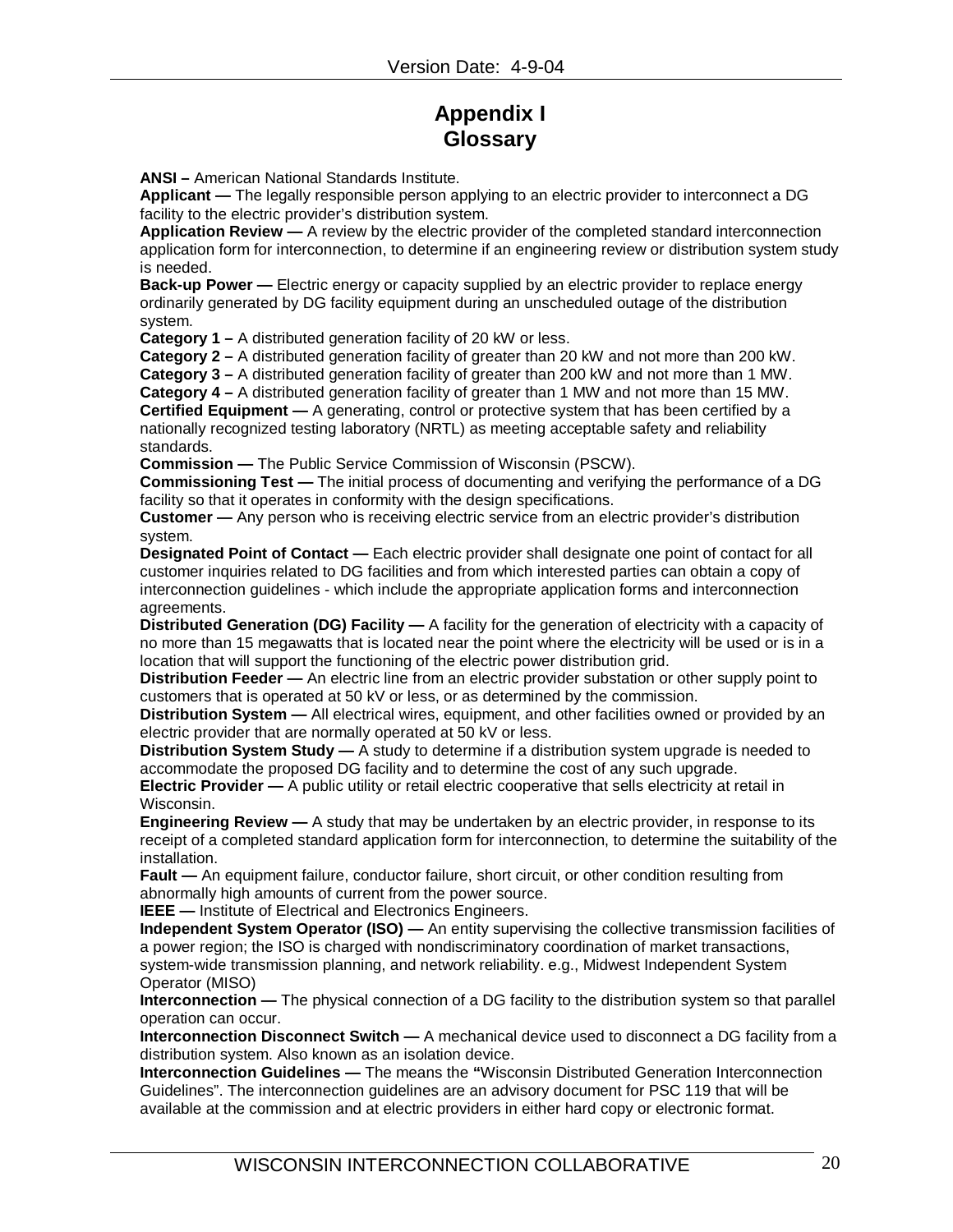**Inverter —** A machine, device or system that converts direct current power to alternating current power.

**Islanding —** A condition on the distribution system in which a DG facility delivers power to customers using a portion of the distribution system that is electrically isolated from the remainder of the distribution system.

**kV –** kilovolt.

**kW –** kilowatt.

**MW –** megawatt.

**Make-Before-Break —** Operational sequence of a transfer switch or relay where the new connection is made prior to disconnecting the existing connection.

**Material Modification –** Any modification that changes the maximum electrical output of a DG facility or changes the interconnection equipment, including:

- a) Changing from certified to non-certified devices.
- b) Replacing a component with a component of different functionality or UL listing.

**Nationally Recognized Testing Laboratory —** Any testing laboratory recognized by the U.S.

Department of Labor Occupational Safety and Health Administration's (OSHA) accreditation program. Note: A list of nationally recognized testing laboratories is available at

www.osha.gov/dts/otpca/nrtl/index.html

**Net Energy Billing —** An arrangement where DG facilities can offset their associated load consumption and are compensated for any extra energy delivered to the electric provider at the rate as specified by their tariff. In Wisconsin only DG facilities using renewable resources with a capacity of 20 kW or less are eligible for net energy billing.

**Network Service —** Network service means two or more primary distribution feeders electrically connected on the low voltage side of two or more transformers, to form a single power source for any customer.

**Parallel Operation —** The operation, for longer than 100 milliseconds, of an on-site DG facility while the facility is connected to the energized distribution system.

**Paralleling Equipment —** The generating and protective equipment system that interfaces and synchronizes a DG facility with the distribution system.

**Point of Common Coupling —** The point where the electrical conductors of the distribution system are connected to the customer's conductors and where any transfer of electric power between the customer and the distribution system takes place.

**Point of Interconnection** — The point where the DG facility is electrically connected to the customer's electrical system.

**Protective Function** — A function of a DG facility, carried out using hardware and software, designed to prevent unsafe operating conditions from occurring before, during, and after the interconnection to a distribution system.

**Public Utility —** Defined in s. 196.01(5), Stats.

**Qualifying Facility (QF) —** Small power production facilities not owned by an electric provider, except hydroelectric located at a new dam or diversion, that utilizes at least 75% biomass, waste, renewable resources, or any combination of these as the primary energy source. There is typically no limitation on the size of the facility for wind, solar, or waste. Other facilities are typically less than 80 MW in size. An exact definition is found in 18 CFR, 292.203(a) of the Federal Energy Regulatory Commission's Regulations.

**Standard Application Form** *—* PSC Form 6027 for Category 1 DG facilities or PSC Form 6028 for Categories 2 to 4 DG facilities.

**Standard Interconnection Agreement —** PSC Form 6029 for Category 1 DG facilities or PSC Form 6030 for Categories 2 to 4 DG facilities.

Note: A copy of PSC Forms 6027 to 6030 can be obtained at no charge from your local electric provider or from the Public Service Commission, PO Box 7854, Madison, WI 53707-7854.

**Supervisory Control and Data Acquisition (SCADA) —** A system of remote control and telemetry used to monitor and control the electric system.

**Switchgear —** Components for switching, protecting, monitoring and controlling electric power systems.

**Synchronize —** The process of connecting two previously separated alternating current apparatuses after matching frequency, voltage, phase angles, etc. (e.g., paralleling a generator to the electric system).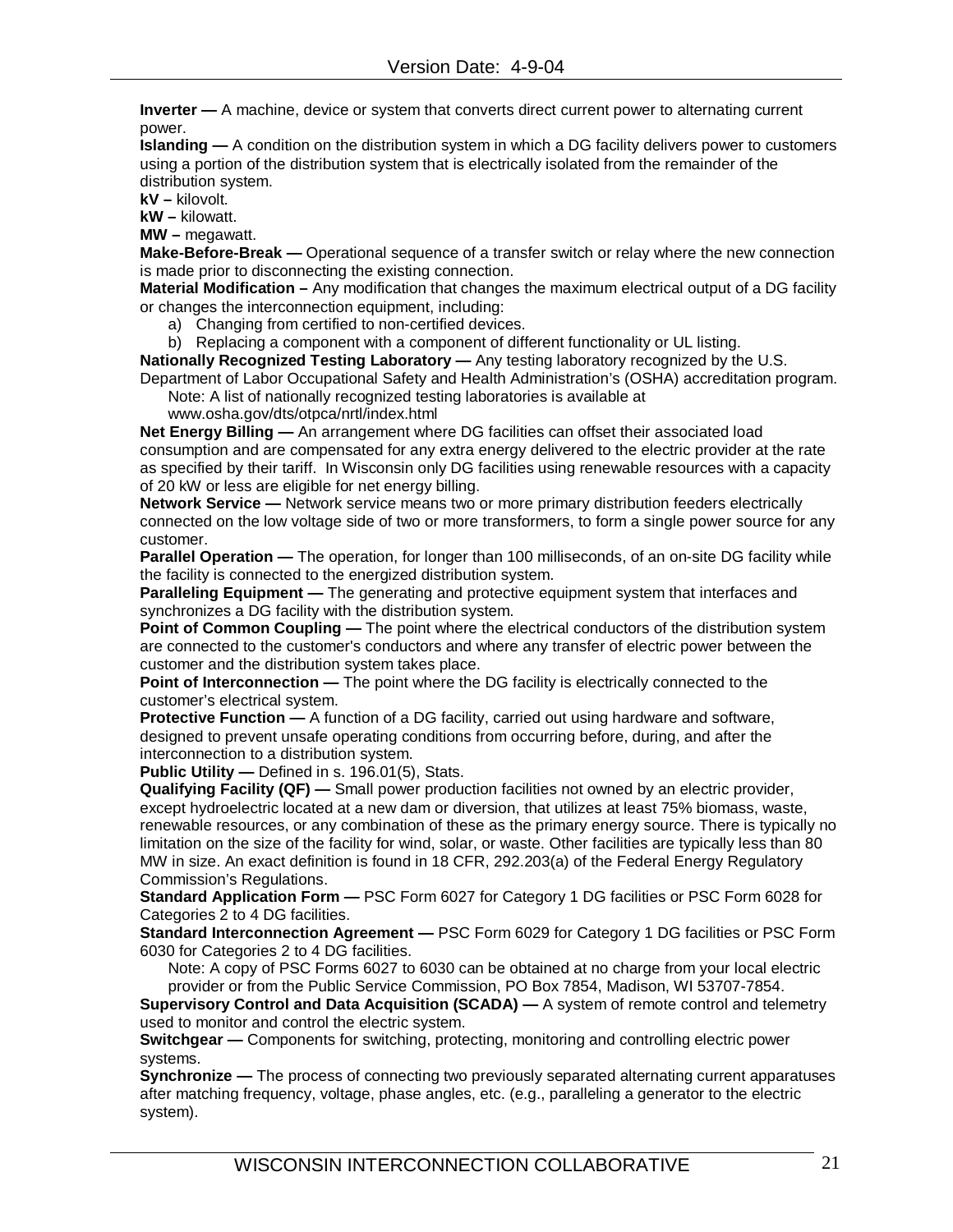**Tariff … for interconnection and parallel operation of DG facilities —** Document setting out the terms and conditions for interconnection and parallel operation of a DG facility, as approved by the Public Service Commission of Wisconsin.

**Telemetry —** The transmission of DG operating data using telecommunications techniques.

**Transfer Switch —** A switch designed so that it will disconnect the load from one power source and reconnect it to another source.

**UL —** Underwriters Laboratories.

**Unit —** same as DG facility.

**Wheeling —** The contracted use of transmission (or less commonly distribution) facilities of one or more entities to transmit electricity for another entity.

**Working Day —** Defined in s. 227.01(14), WI Stats.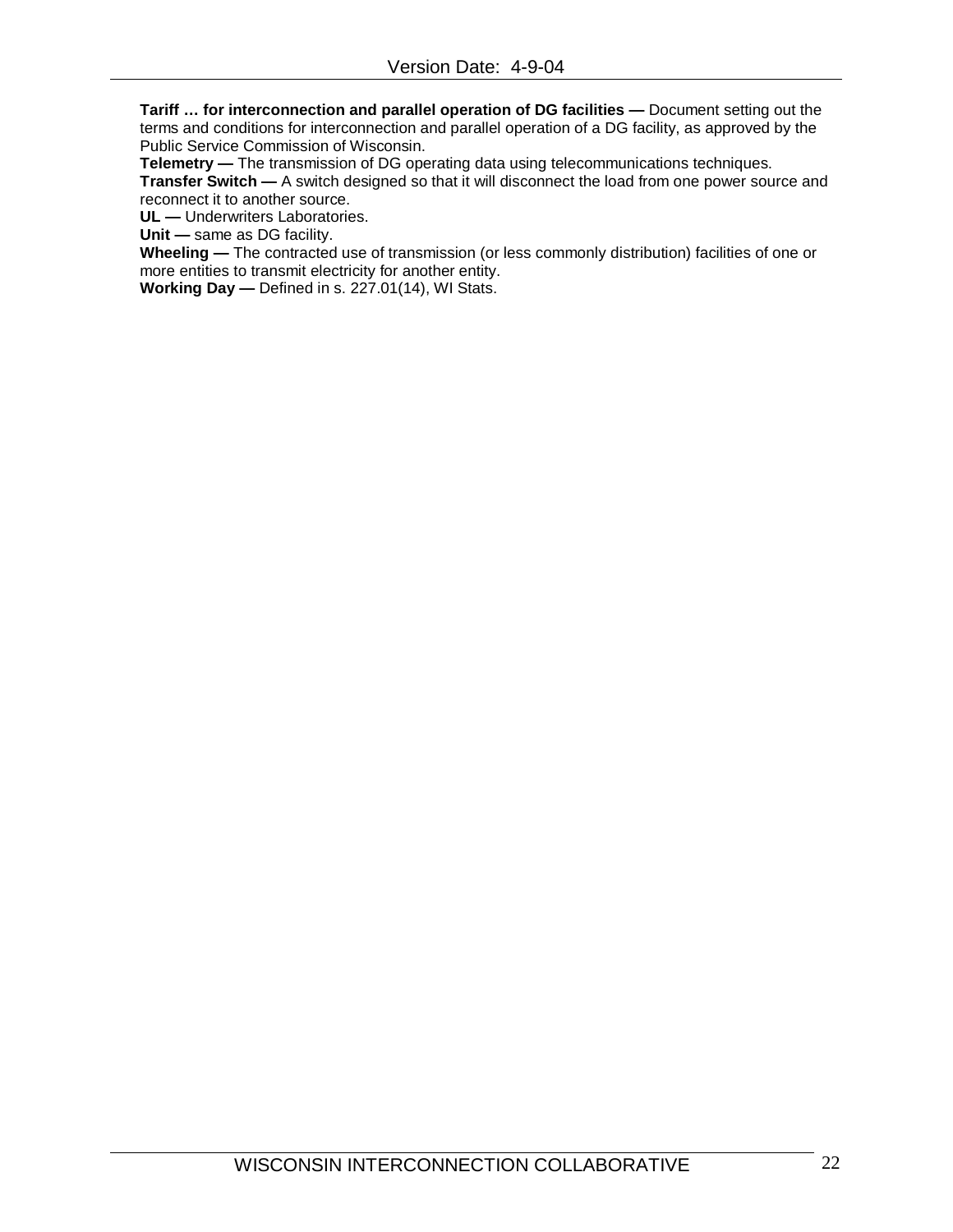## **Appendix II Protection System Function Reference**

#### **Basic Protection Functions** (Category 1 related)

The following listing is short reference for the protection functions that prevent islanding and operation outside the specific power quality limits for DG facilities of 20 kW or less (Category 1). The ANSI device number is indicated for each protection function.

#### Synchronism Check (Function 25)

This function blocks out-of-phase closing and also prevents closing and energizing a dead low voltage bus by the generator.

#### Under-voltage (Function 27)

This function must be adjustable and have time delay to override system transients and clearing of external faults. All phase voltages shall be monitored with an under-voltage relay to provide maximum tripping reliability for three phase generators. Time undervoltage functions with inverse time characteristics are recommended.

#### Negative Sequence Overcurrent (Function 46)

Negative sequence overcurrent is used to increase sensitivity in the detection of unbalanced load and fault conditions (e.g., unbalanced generator loading or unsymmetrical types of faults on a feeder)

#### Over-current (Function 51)

This function serves as the main over current protection and is set to coordinate with the DG facility protection and any protection on the local load.

#### Over-voltage (Function 59)

This function must be adjustable and have a definite time delay to override system transients. All phase voltages shall be monitored with an over-voltage function to provide maximum tripping reliability for three phase generators.

## Under-frequency (Function 81U)

An under frequency function with single set point.

#### Over-frequency (Function 81O)

An over-frequency function with a single set point.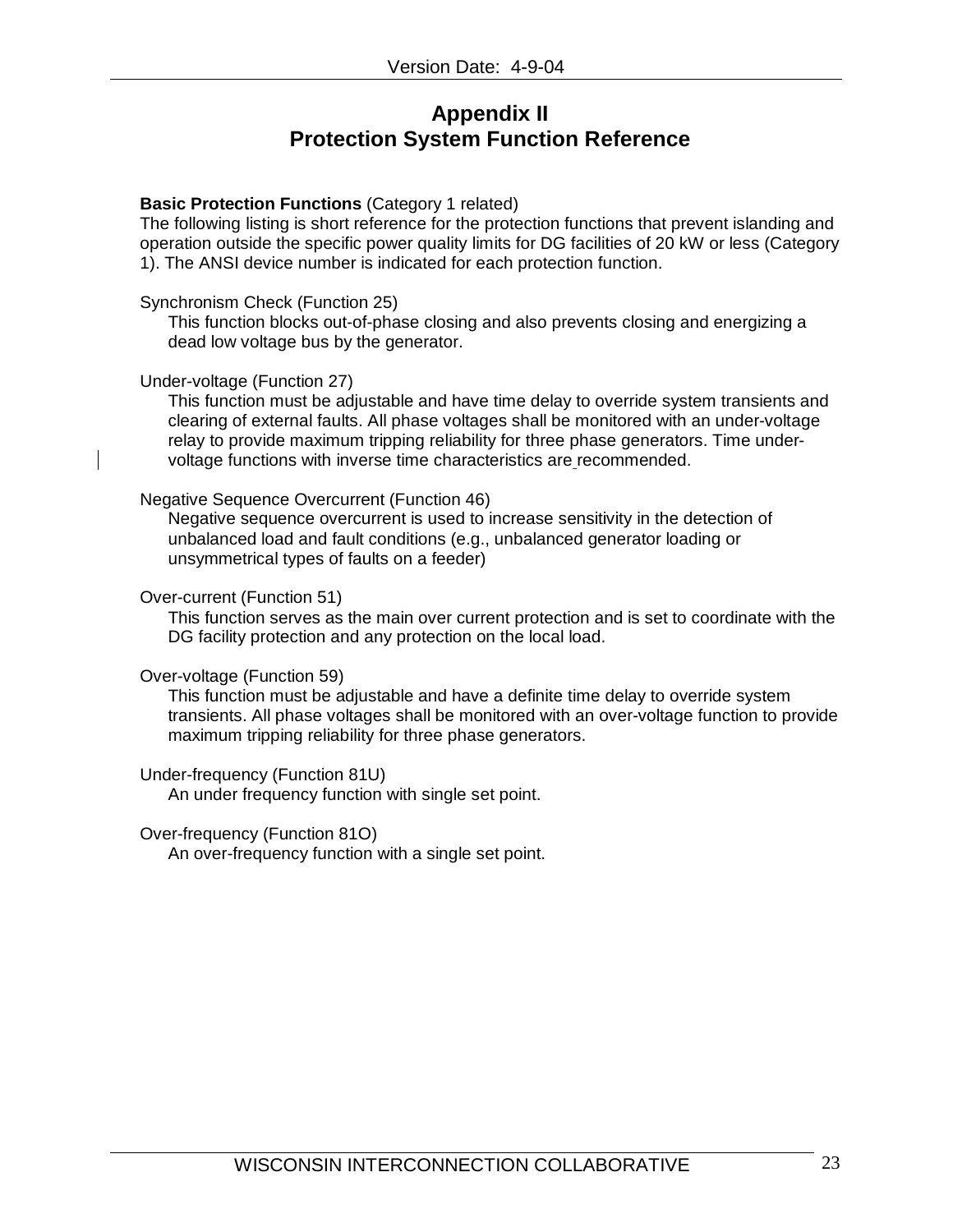## **Extended Protection Functions** (Categories 2 – 4 related)

The following listing is short reference for the protection functions that prevent islanding and operation outside the specific power quality limits for DG facilities greater than 20 kW and not more than 15 MW (Categories 2 - 4). The ANSI device number is indicated for each protection function. The protective functions can be utilized for synchronous generators, induction generators, and inverters that are not certified. Some protection functions are not necessary for every generator type or transformer configuration (wye-wye, wye-delta, deltawye, delta-delta). The ANSI function number is indicated for each protection function.

Phase Distance (Function 21)

Overexcitation (Function 24)

Synchronism Check (Function 25)

Undervoltage (Function 27)

Undervoltage (Function 27N)

Undervoltage Check (Function 27R)

 $3<sup>rd</sup>$  Harmonic Neutral Undervoltage (Function 27TN)

Directional Power (Function 32) [e.g., anti-motoring]

Loss of Field (Function 40) [e.g., excitation]

Negative Sequence Overcurrent (Function 46) [e.g., phase current unbalance]

Phase Sequence Voltage (Function 47)

Machine or Transformer Thermal (Function 49)

Instantaneous Overcurrent (Function 50)

Breaker Failure (Function 50BF)

Definite Time Overcurrent for Split-phase Differential (Function 50DT)

Instantaneous Ground Overcurrent (Function 50G)

Overcurrent (Function 51)

Ground Overcurrent (Function 51G)

Stator Ground Overcurrent (Function 51GNP)

Neutral Overcurrent (Function 51N)

Voltage Controlled Overcurrent (Function 51V) [e.g., time overcurrent with voltage restraint]

High-speed Overvoltage (Function 59I)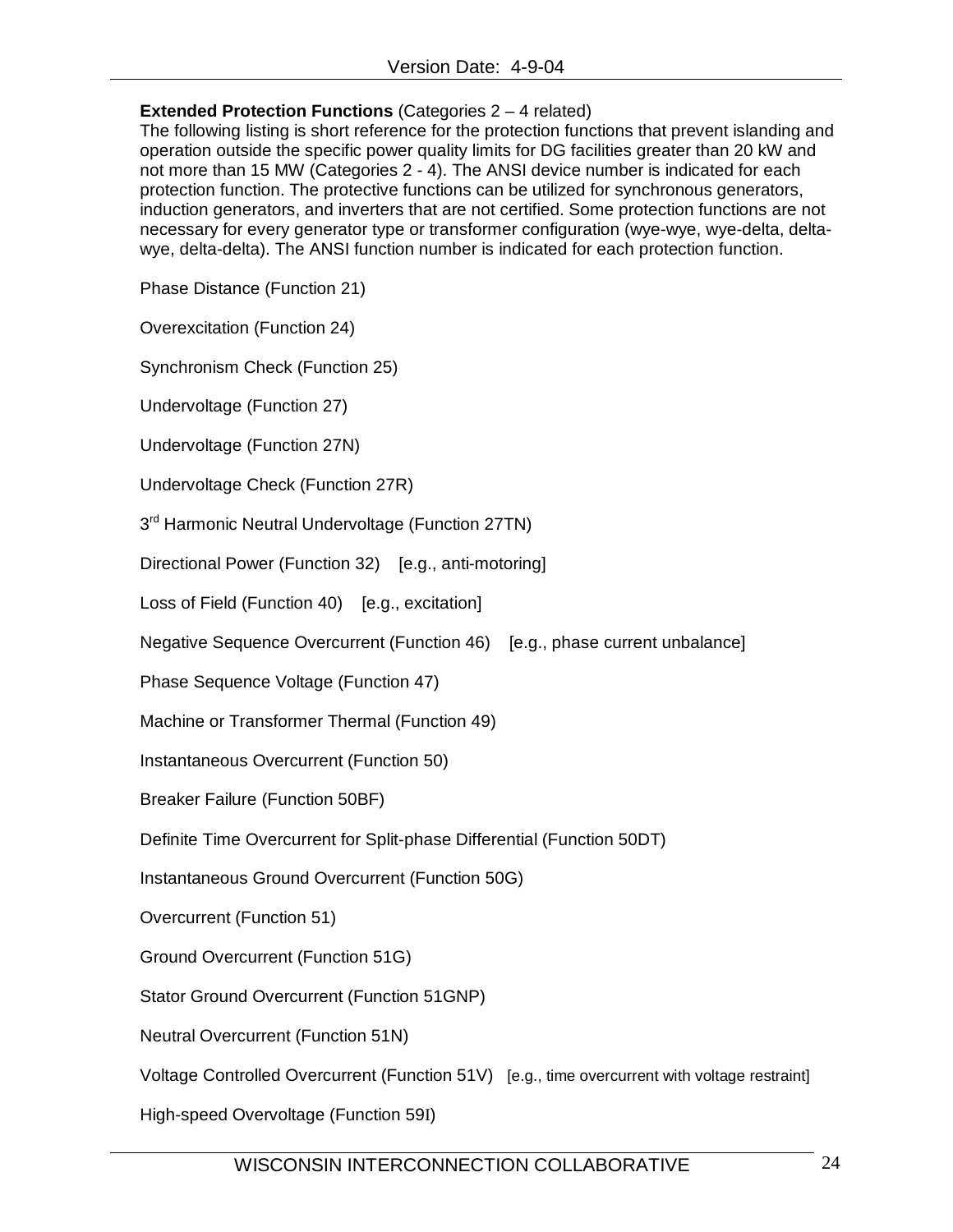Overvoltage (Function 59N)

Time Overvoltage (Function 59T)

Voltage Balance (Function 60)

VT Fuse-loss Detection (Function 60FL)

100% Stator Ground Fault (Function 64G)

Phase Directional Overcurrent (Function 67)

Out-of-step (Function 78)

Reconnect Time Delay (Function 79)

Over and Underfrequency (Functions 81/O and 81/U)

Lockout (Function 86)

Phase Differential Current (Function 87S) [e.g., generator]

**Spot Networks** 

Network Protector: ANSI/IEEE std. C57.12.44-1994

## NOTES:

- a. Microprocessor based, multifunction protection systems (multifunction numeric packages) may be utilized instead of discrete relays if they meet the requirements for interconnection.
- b. Referenced standards:
	- ANSI/IEEE C37.90-1989 IEEE Standard for Relays and Relay Systems Associated with Electric Power Apparatus.
	- ANSI/IEEE C37.95-1989 IEEE Guide for Protective Relaying of Utility-Consumer Interconnections.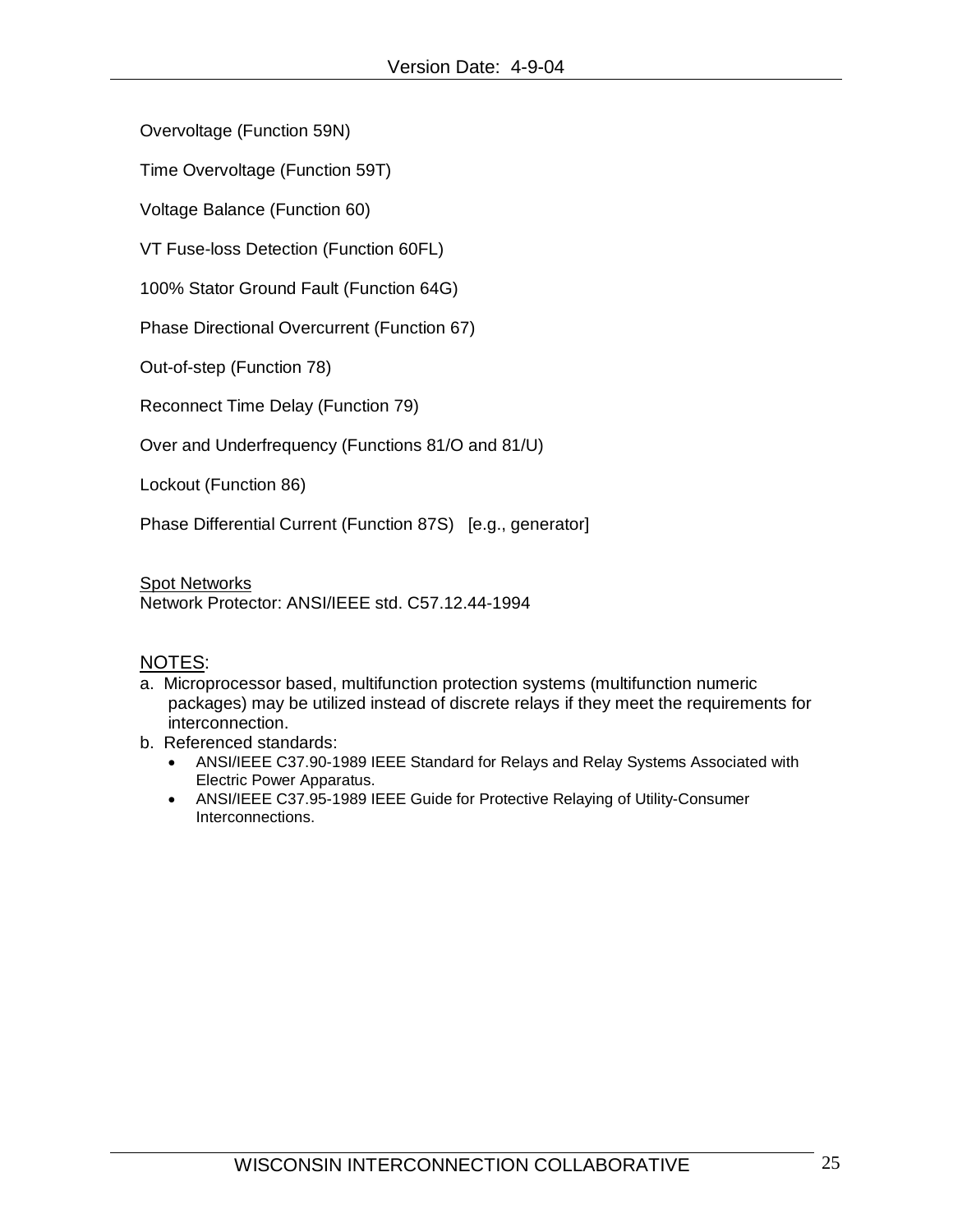## **Appendix III Operating Limits, Power Quality, and Standards Summary**

## **Operating Limits and Power Quality**

#### Voltage

DG facilities should be operated in such a manner that the voltage levels on the distribution system remain in the same range as if the distributed generating were not connected to the distribution system. The DG facility should have an automatic method of disconnecting the generating equipment from the distribution system if a sustained voltage deviation is in excess of the following limits<sup>[2](#page-25-0)</sup>:

- (1) For all retail service, except retail power service, the service voltage shall not vary by more than 5% above or below the standard voltage.
- (2) For retail power service furnished to customers having demands of 500 kilowatts or less, the service voltage shall be no more than 5% above or 10% below the standard nominal voltage.
- (3) For retail power service furnished to customers having demands of more than 500 kilowatts, the service voltage shall not vary by more than 10% above or 10% below the standard nominal voltage.

The DG facility may be reconnected when the distribution system voltage and frequency return to normal range and the system is stabilized.

## Flicker

"Flicker" or "voltage flicker," as defined by IEEE Standard 1100–1992, means a variation of input voltage sufficient in duration to allow visual observation of a change in electric light intensity. The DG facility should not cause excessive voltage flicker on the distribution system. If the source of the flicker is determined to be equipment operated by a specific applicant, the electric provider will notify the applicant and it shall be the applicant's responsibility to correct the problem. If the problem is caused by the distribution system operating outside the limits set forth in s. PSC 113.0702, the responsible electric provider shall correct the problem.

## **Frequency**

The operating frequency of the distributed generating equipment should not deviate more than +0.5 Hertz (Hz) or –0.7 Hz from a 60 Hz base. The DG facility should automatically be disconnected from the distribution system within 10 cycles if this frequency tolerance cannot be maintained. The DG facility may be reconnected when the distribution system voltage and frequency return to normal range and the system is stabilized.

## **Harmonics**

The generating facility should be operated in a manner which does not produce undesirable levels of harmonics in the electric provider's power supply.

If the source of the harmonic distortion is determined to be equipment operated by the applicant, the electric provider shall notify the applicant and it shall be the applicant's responsibility to correct the problem. When corrective action is necessary, guideline can be found in 1992 IEEE Standard 519.

<span id="page-25-0"></span> <sup>2</sup> **PSC 113.0702 Standard and maintenance of a service voltage.**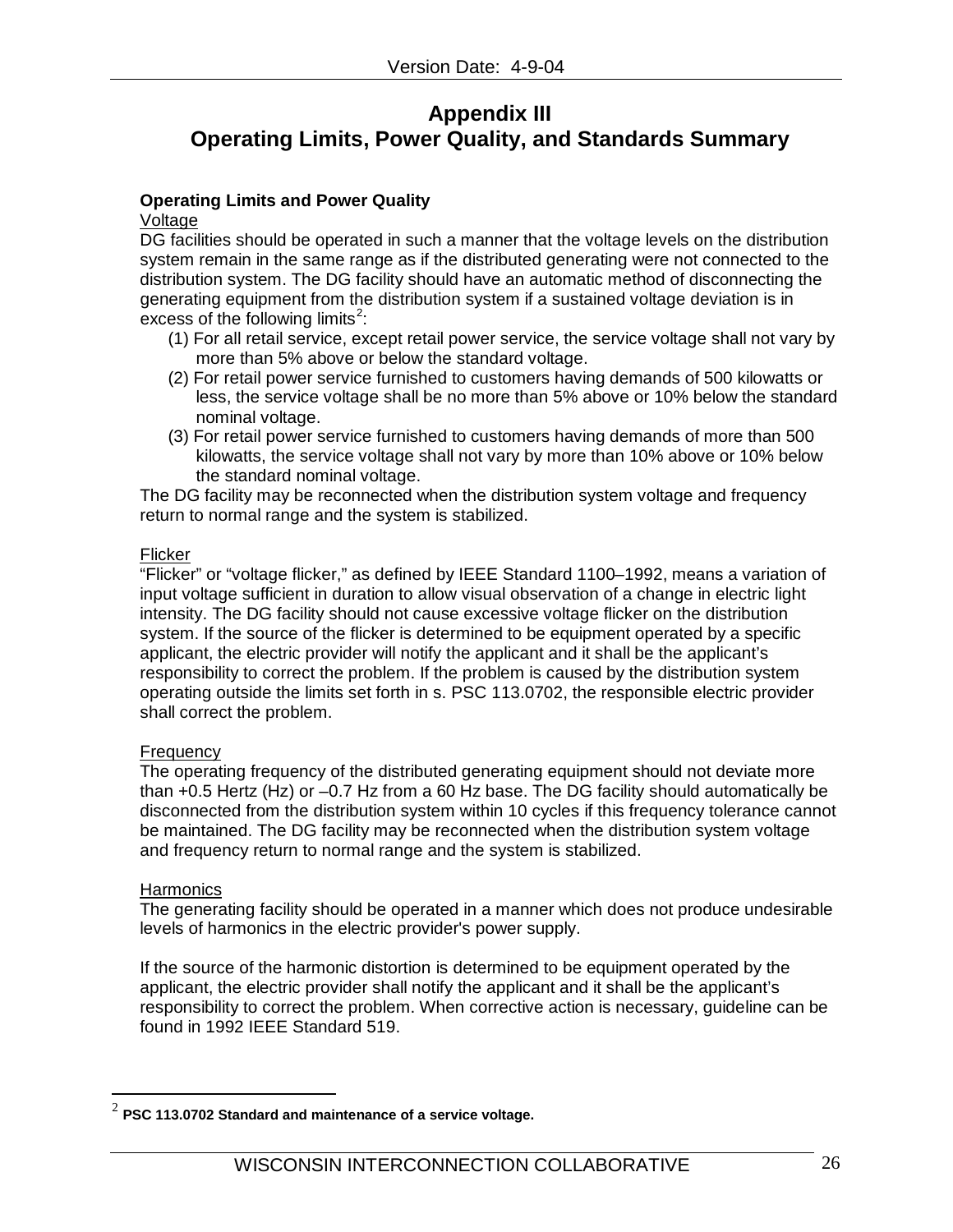## Fault and Line Clearing

The DG facility should automatically disconnect from the electric provider's system upon activation of any of the protective functions. This ensures that the generator is disconnected from the distribution system prior to automatic re-close of breakers. The DG facility may be reconnected when the distribution system voltage and frequency return to normal range and the system is stabilized.

## Voltage Transients

The magnitude of voltage transients (anywhere on the voltage waveform) caused by activation, deactivation or operation of the DG facility will not exceed twice the normal peak of the nominal voltage sine wave (e.g. 350 volts for a 120 volt rms system). No repetitive voltage transients causing false zero crossings of the voltage waveform will be allowed.

## Noise

The level of noise should not be increased by more than 0.5% of the nominal system voltage (e.g. 0.6 volts on a 120 volt system) when the DG facility is operated.

## **Standards Summary**

## IEEE 1547 Summarized

The requirements of IEEE P1547 are summarized below for convenience. The reader is encouraged to consult the current complete text version of this standard.

- Voltage fluctuation at the point of interconnection during synchronization is limited to +5%.
- DC Injection Limits: 0.5% of rated output.
- Voltage Flicker: Cannot cause objectionable flicker to other customers. References IEEE 519 and IEC Technical Reports IEC 61000-3-7, IEC 61000-4-15, IEC 61400-21.
- Harmonics: Total harmonic current distortion 5%.
- Immunity Protection: Electromagnetic interference shall not cause disoperation of the interconnection system.
- Surge Capability: Meet IEEE/ANSI C62.41 and IEEE C37.90.1 for withstanding current and voltage surges.

## IEEE 519 Summarized

The harmonic requirements of IEEE 519 are summarized below for convenience. The applicant is encouraged to consult the current version of this standard for the complete text describing requirements.

The objective of IEEE 519 is to limit the maximum individual frequency voltage harmonic to 3% of the fundamental frequency and the voltage Total Harmonic Distortion (THD) to 5% on the electric provider's side of the point of common coupling.

In addition, any voltage flicker resulting from the connection of the customer's energy producing equipment to the distribution system must not exceed the limits defined by the maximum permissible voltage fluctuations border line of visibility curve, identified in IEEE 519 (Figure 10.3). This requirement is necessary to minimize the adverse voltage effect upon other customers on the distribution system.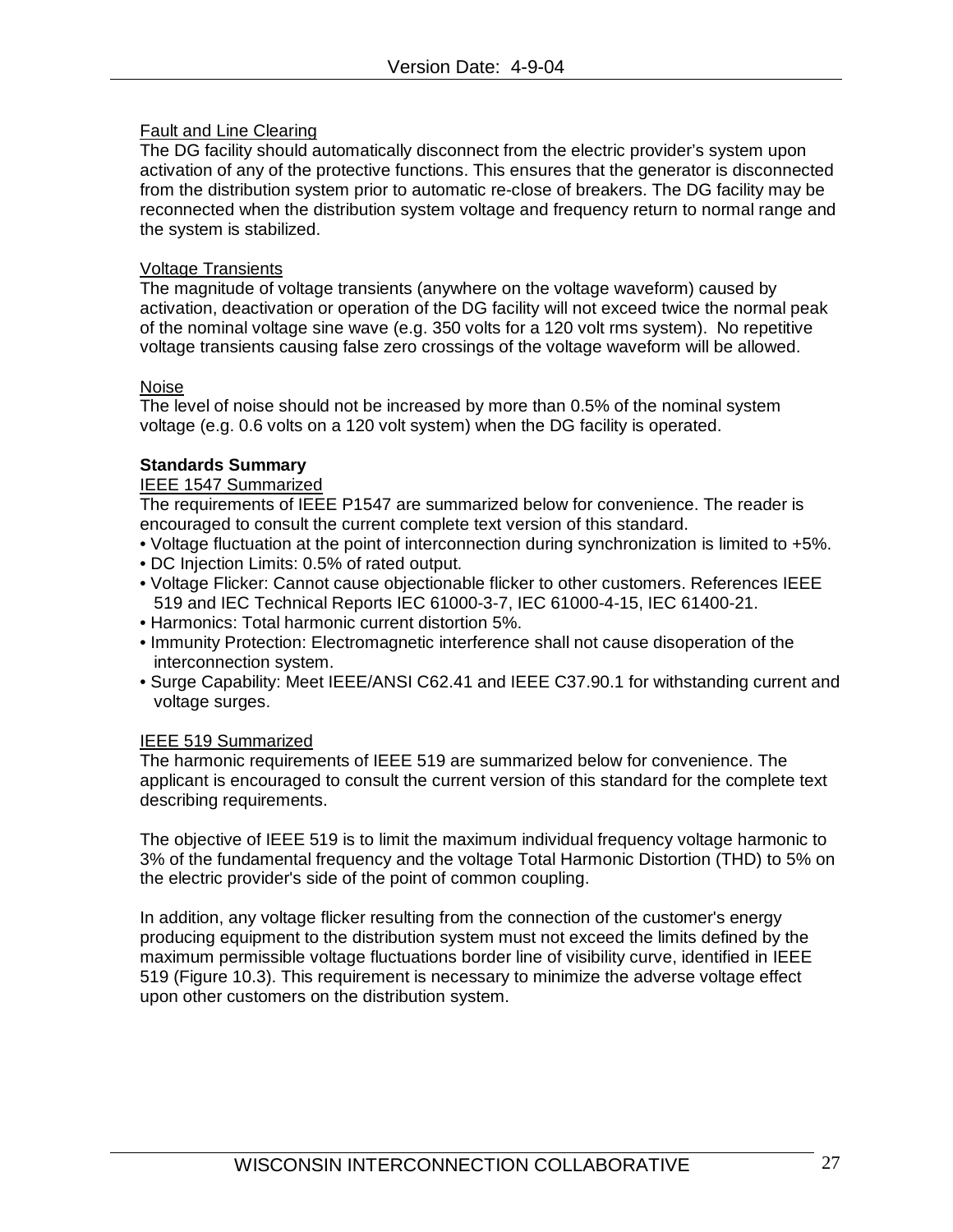# **Appendix IV Codes and Standards**

This appendix is a partial list of codes and standards referenced in the guidelines.

The National Fire Protection Association:

• *The National Electrical Code* (NEC), (NFPA-70)

Institute of Electrical and Electronics Engineers (IEEE):

- ANSI/IEEE C37.90-1989, *IEEE Standard for Relay Systems Associated with Electric Power Apparatus*.
- ANSI/IEEE C37.95-1989, *IEEE Guide for Protective Relaying of Utility-Consumer Interconnections*.
- ANSI C62.1, *Surge Arresters for AC Power Circuits*.
- ANSI C84.1-1989, *American National Standards for Electric Power Systems and Equipment Ratings (60 Hertz)*. Establishes nominal voltage ratings and operating tolerances for 60 Hz electric power systems from 100 V through 230 kV.
- IEEE Std 142-1991, IEEE Recommended Practice for Grounding of Industrial and Commercial Power Systems.
- IEEE Std 242-1986, *Recommended Practice for Protection and Coordination of Industrial and Commercial Power Systems*.
- IEEE 519-1992, *IEEE Recommended Practices and Requirements for Harmonic Control in Electric Power Systems.*
- ANSI/IEEE Std. 929-2000, *Recommended Practice for Utility Interface of Photovoltaic (PV) Systems.*
- IEEE 1547, *Standard for Distributed Resources Interconnected with Electric Power Systems*, October 2003.
- IEEE P1547.1 (IEEE P1589), *Draft Standard for Conformance Test Procedures for Equipment Interconnecting Distributed Resources with Electric Power Systems*.
- IEEE P1547.2 (IEEE P1608), *Draft Application Guide for IEEE 1547 Standard for Interconnecting Distributed Resources with Electric Power Systems*.
- IEEE P1547.3, *Draft Guide for Monitoring Information Exchange and Control of DR Interconnected with Electric Power Systems.*
- IEEE P1561, *Draft Guide for Sizing Hybrid Stand-Alone Energy Systems*

## (Inter-) National Electrical Testing Association (NETA):

NETA promotes the independent electrical testing industry by establishing testing standards and specifications and training and certifying testing technicians.

## National Electrical Manufacturers Association (NEMA):

A nonprofit trade association supported by the manufacturers of electrical apparatus and supplies. NEMA is engaged in standardization to facilitate understanding between the manufacturers and users of electrical products.

## State of Wisconsin

- Wisconsin Electrical Safety Code, Volume 1 and Volume 2 Volume 1: Department of Commerce - Comm 16 – State Electrical Code Volume 2: Public Service Commission - PSC 114
- PSC 119: Public Service Commission of Wisconsin "Rules for Interconnecting Distributed Generation Facilities".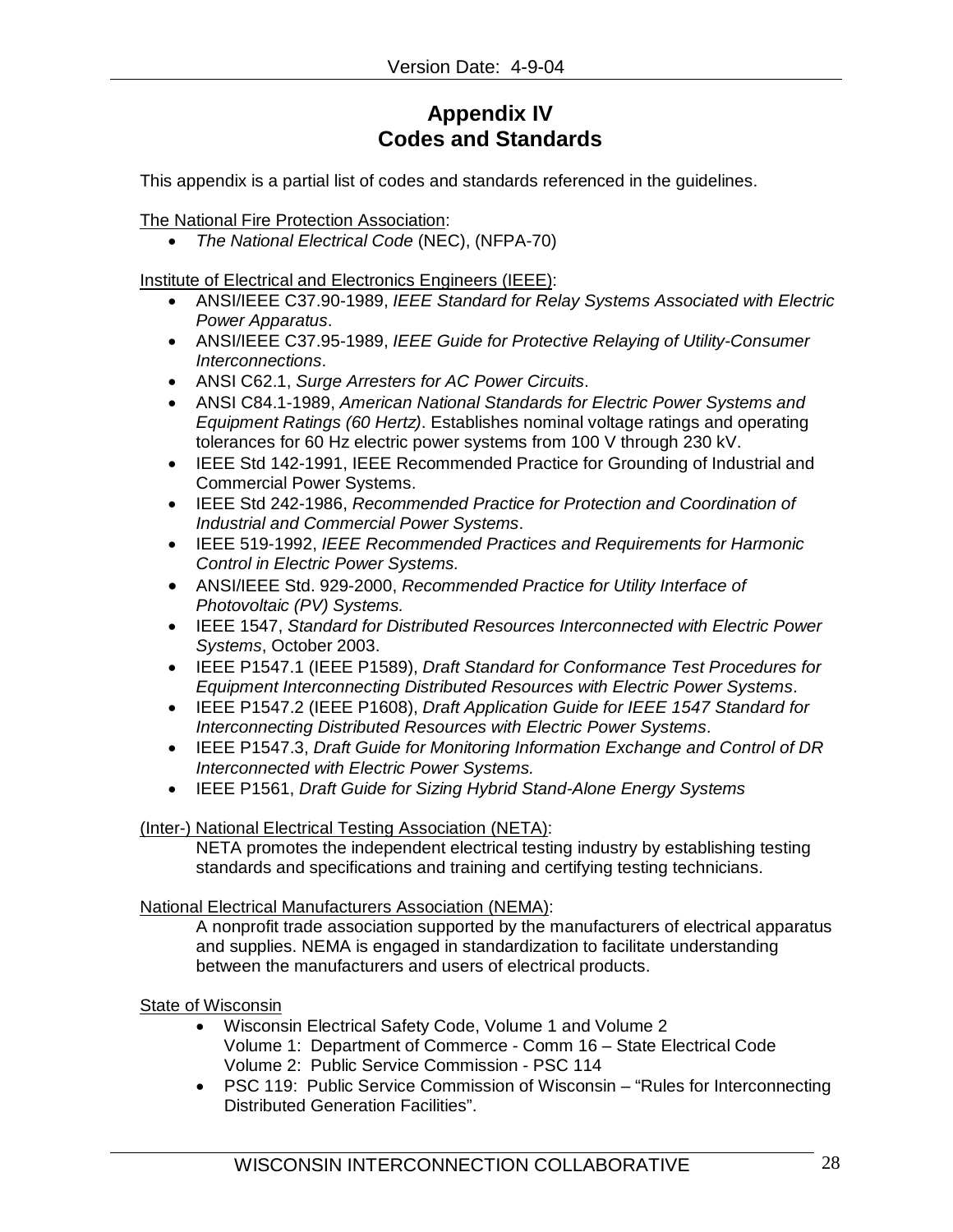## Underwriters Laboratories (UL):

UL is a private, not-for-profit organization that has evaluated products, materials and systems in the interest of public safety since 1894. UL has become the leading safety testing and certification organization in the U.S., and its label is found on products ranging from toaster ovens to inverters to some office furniture. Although UL writes the testing procedures, other organizations may do the actual testing and certification of specific products. In addition to UL, other testing labs such as ETL SEMKO (ETL), and the Canadian Standards Association (CSA) are widely recognized listing agencies for electrical components.

- UL Standard 1741, *Inverters, Converters, and Controllers for Use in Independent Power Systems,* covers requirements and testing procedures for inverters, converters, charge controllers, and output controllers intended for use in standalone (not grid connected) or utility-interactive (grid-connected) power systems. Utility interactive inverters and converters are intended to be installed in parallel with an electric distribution system to supply common loads. UL 1741 comports to IEEE Std 929-2000, to cover inverters used for sources other than photovoltaics, and to cover controllers that might provide similar capabilities for synchronous and induction machines.
- UL Standard 2200, *Standard for Safety Stationary Engine Generator Assemblies*, covers stationary engine generator assemblies, including micro-turbines, rated at 600 volts or less.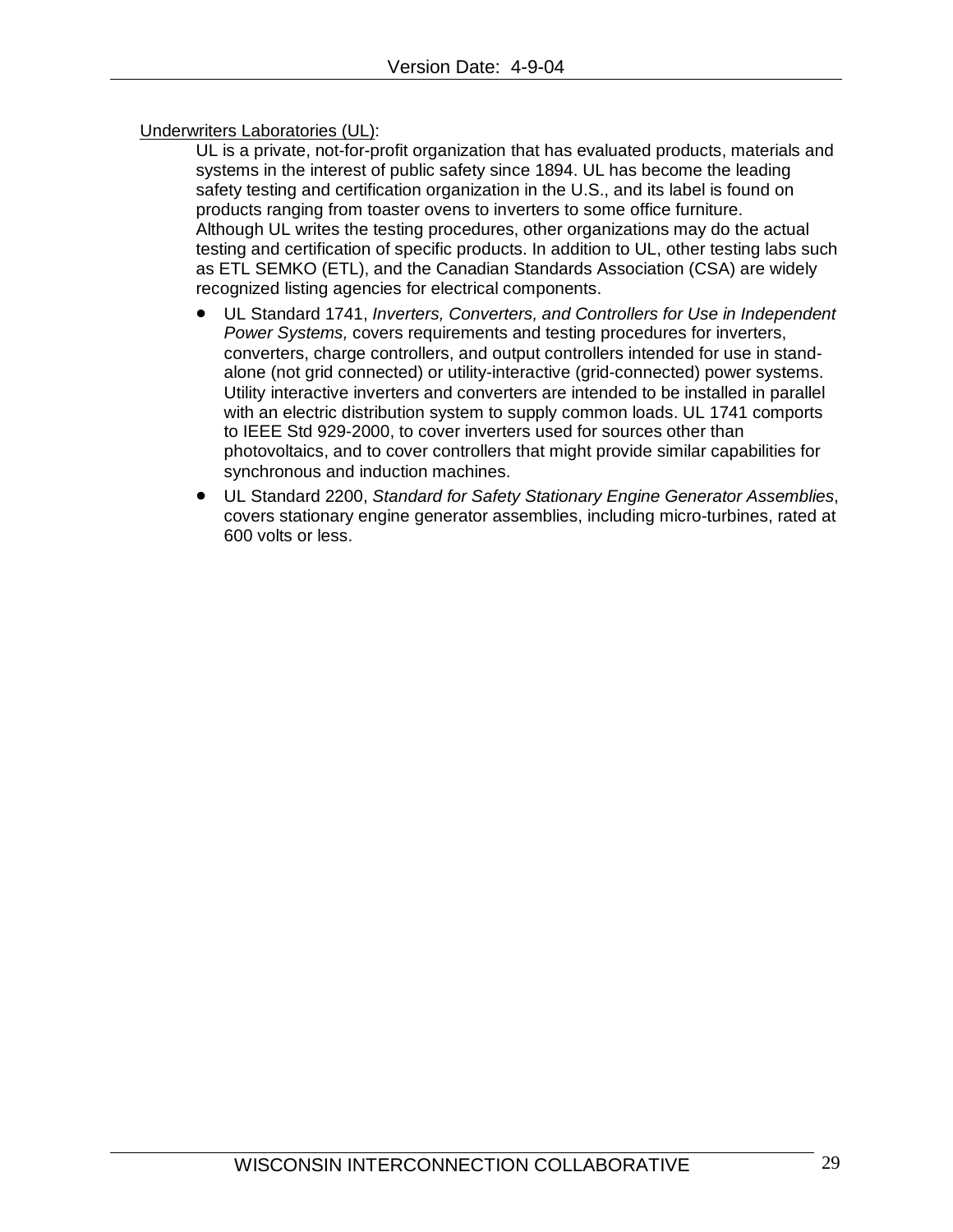

# **Appendix V Sample One-line Schematic Diagram**

Relay Key:<br>27 / 59

- under/over voltage relay
- 51 over current relay
- 52 circuit breaker
- 81 o/u over/under frequency relay

*Indicate grounding configuration of generator or inverter transformer, if present, e.g.*

Notes:

A) Trip of either breaker is acceptable.